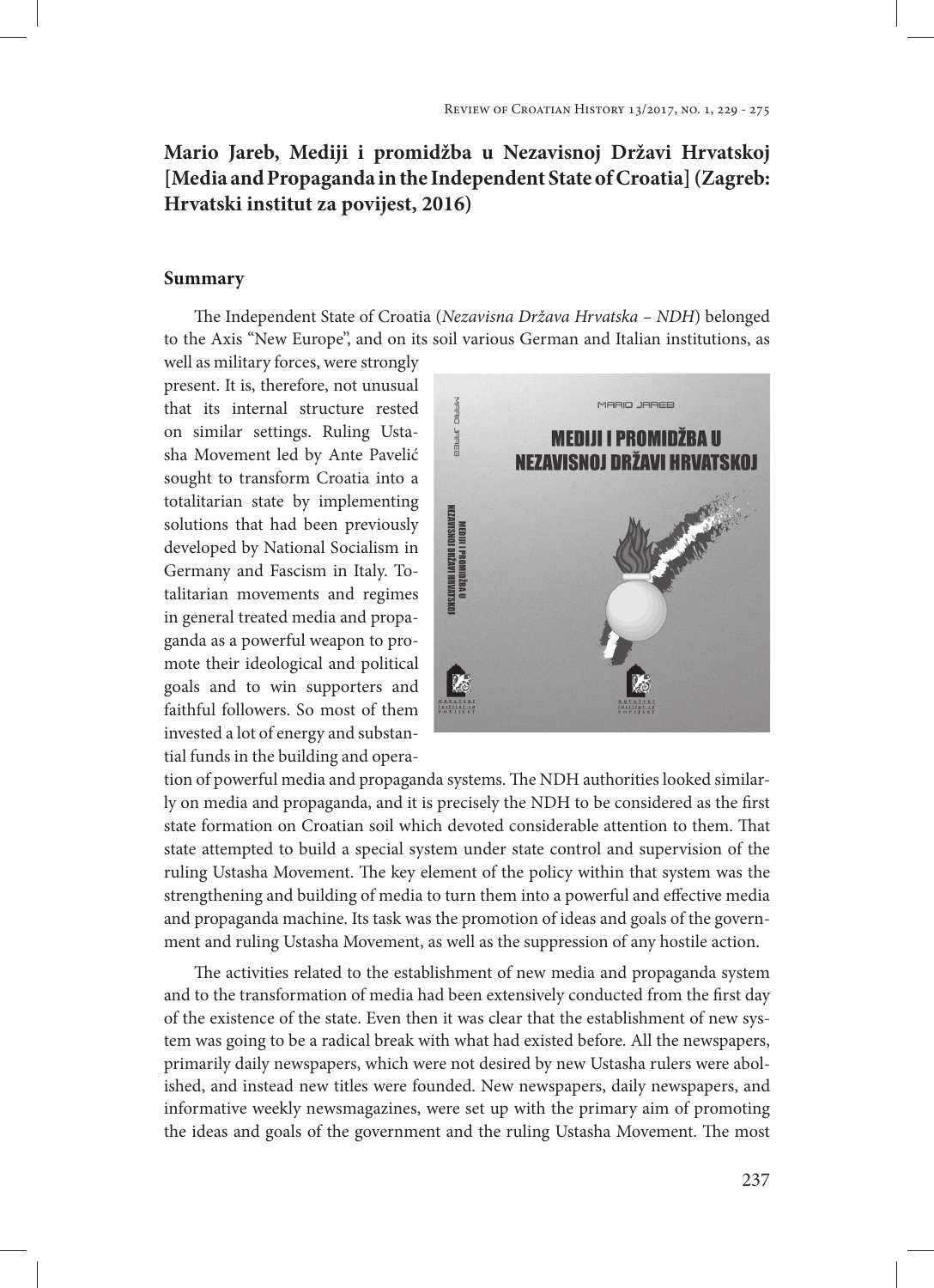important among them was Zagreb's daily *Hrvatski narod* (*Croatian People*), which became the main herald of the government. That newspaper inherited the tradition of the former eponymous nationalist and pro-Ustasha Zagreb's weekly, which was issued from spring 1939 to be banned in March 1940. Just like other newspapers, that newspaper had to abide to the guidelines that were regularly issued by the central body of the new system. In addition, all newspapers and other publications were subjected to strict censorship. The above-mentioned binding guidelines show how the media in the NDH was orchestrated and did not have the freedom to create content of their media products.

At the head of the whole system from April 1941 to May 1945 was always one supreme and central authority that led it. Although during the four years of existence it repeatedly changed names, position, and to a lesser extent the authority, there was a continuity of that body during the entire four-year period. It was never an institution at the level of a ministry, but in many ways it was an independent institution in relation to other administrative bodies within the government of the Independent State of Croatia.

Already on April 10, 1941 the first institution of media and propaganda system of the new state was established – Croatian State Press Office (*Hrvatski državni novinski ured*, later *Hrvatska izvještajna služba* - Croatian Information Service) – with Ivo Bogdan as its commissioner. At the same time, the creation of its own media was initiated. On the same day, the control over Zagreb's Radio Station was established and special issue of the above mentioned daily *Hrvatski narod* was published. In some places, new newspapers were launched or the former continued to be published by expressing loyalty to the new government. Certainly, the most important among those newspapers which continued to be published after the establishment of the NDH was Osijek's daily newspaper *Hrvatski list* (*Croatian Journal*). The new authorities devoted considerable attention to other media – radio and film.

What was done during the first days of existence of the new state in terms of building its media and propaganda system was the foundation on which it developed in the next four years. Its purpose was to organize and control the entire media and propaganda activities on the territory of the NDH, so it can be tentatively called the state system of media and propaganda or the state propaganda as it is often referred to in contemporary historical sources. The system was controlled by the ruling Ustasha Movement, and at the same time leading figures of the system were prominent members of the Movement.

Yet from the beginning somewhat special media and propaganda system was developed within the Ustasha Movement. At this point the permeation of the state propaganda system with the institutions of the ruling Ustasha Movement should be emphasized. In addition, one of the main tasks of the state propaganda was to promote Ustasha ideas and interests of the ruling Ustasha Movement. It could hardly be otherwise in a totalitarian dictatorship in which everything was subjected to the authority of Ustasha *Poglavnik* (the head of the Ustasha Movement and of the state) and the Ustasha Movement. Therefore, it would not be wrong to mark all the forms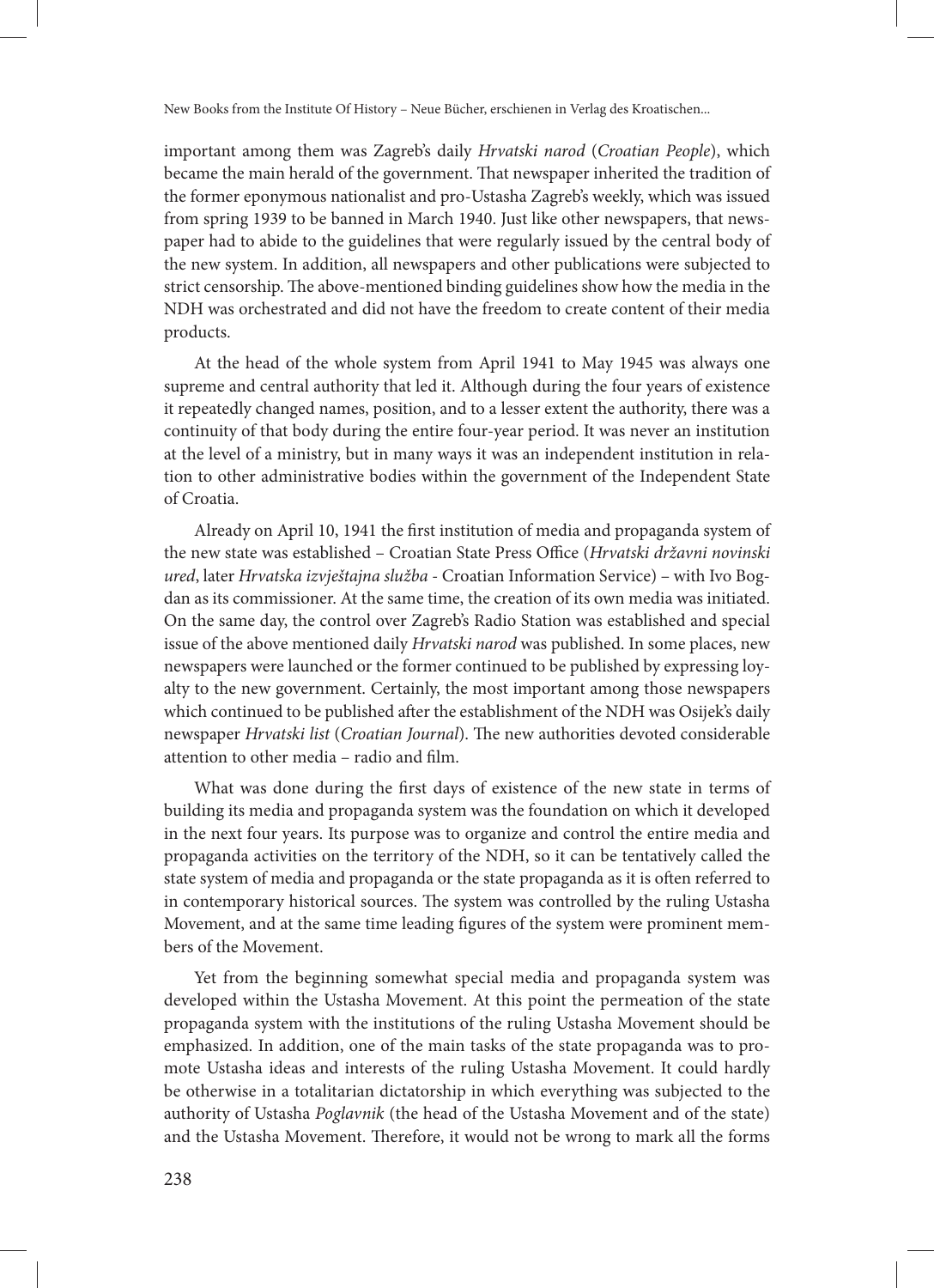of propaganda activities in the NDH as Ustasha, or reduce them under the term of Ustasha propaganda.

In this monograph, however, such an approach would be more than inappropriate. The ascription of the term "Ustasha propaganda" to all forms of media and propaganda activities in NDH would hide real differences that existed between different institutions that were active in that field, but with special tasks to impact different layers of the society. In any case that approach does not put in question the fact that the overall propaganda activity in the NDH was at the service of Ustasha ideology. Nevertheless, it is more appropriate to use the term "Ustasha propaganda" in the strict sense of the word exclusively in terms of media and propaganda of the institutions and bodies of the ruling Ustasha Movement. Those media and propaganda activities were primarily directed towards the membership of the Movement. Thus, the Zagreb's daily newspaper *Hrvatski narod* was marked as "The Herald of Croatian Ustasha Movement", but was issued and the public perceived it as a major news and political journal. So, it should be viewed as a newspaper published within the state propaganda system. The main herald of the Ustasha Movement in the narrow sense of that word was Zagreb's weekly *Ustaša*, which also served as the Movement's official gazette.

As a special system primarily intended to impact certain layer of the population or social group, in that case to the members of NDH's armed forces, was the system which can be tentatively called military media and advertising system.

The special media and propaganda system was the one built within the German People's Group in Croatia (*Deutsche Volksgruppe in Kroatien* in German), which was designed to impact exclusively its members, Ethnic Germans (*Volksdeutsche*) living on the soil of the NDH. German and Italian propaganda activities should also be mentioned. Some institutions of the NDH's government also established special departments and services, primarily those within the Ministry of Foreign Affairs, intended for the execution of media and propaganda activities. All those special media and propaganda systems were formally submitted to the control of the state media and propaganda system and in many ways permeated with it. However, at the same time those systems were in many ways able to act independently of the state media and propaganda system. So therefore, there was no clear boundary between state media and propaganda and other mentioned systems, especially those of the Ustasha Movement in the strict sense of the term. This permeation was more pronounced in the initial months of the existence of media and propaganda systems, especially at the level of greater counties (*velike župe* in Croatian – regional administrative units) and districts.

Thus, the issue of media and propaganda activities in NDH is complex and cannot be understood if the state media and propaganda system is exclusively taken for consideration or the activities of various systems and institutions are neglected. However, it should be noted that the state media and propaganda system was pivotal and without it the activities of other systems would not be possible at all. Its main purpose of acting towards all the inhabitants made it the most important within the overall media and propaganda activities in the NDH.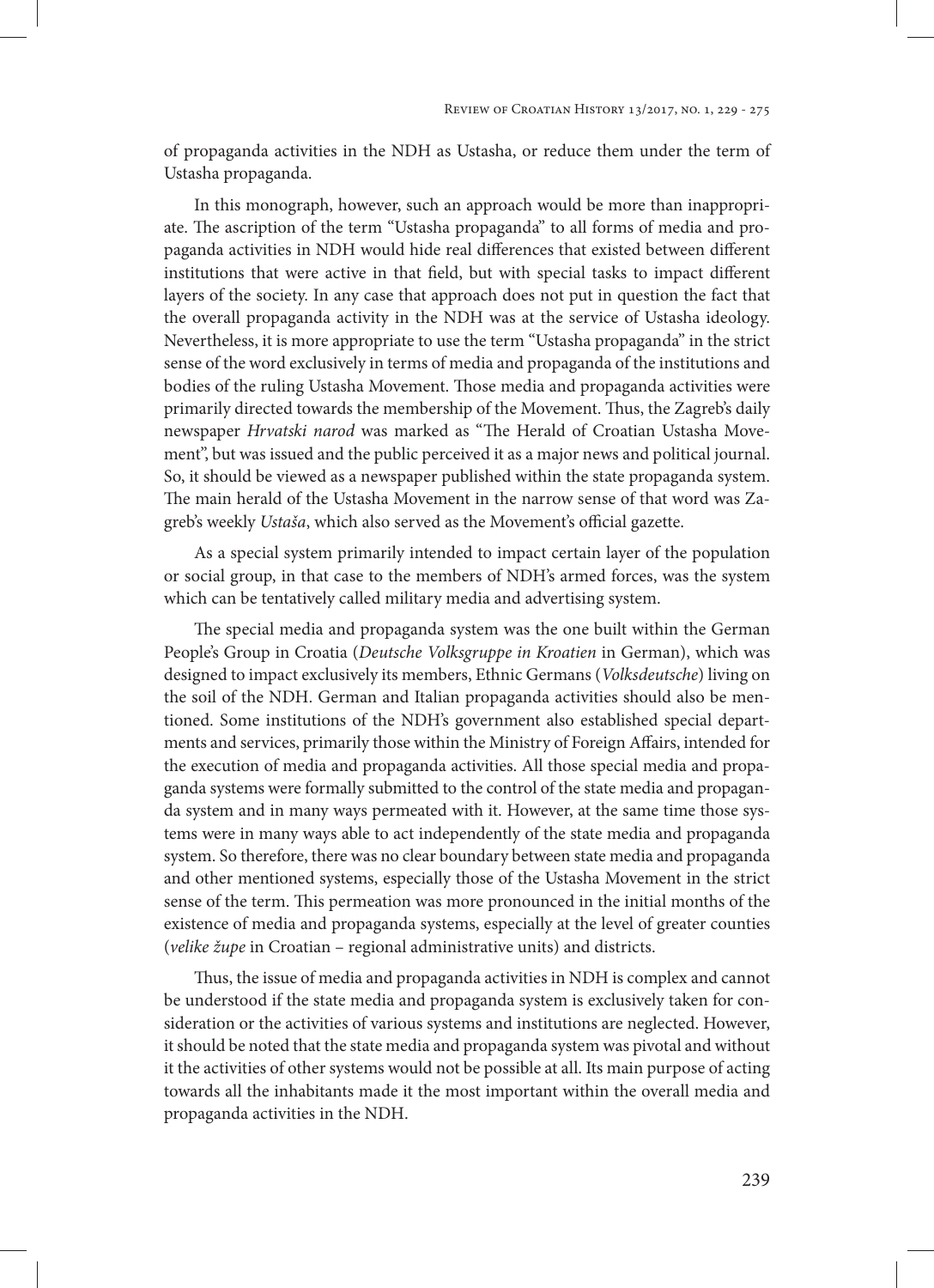The first central organizational and supervisory institution of the state system was the State Secretariat for People's Enlightenment, which was founded at the end of April 1941 with the task of further work on the building and the organization of the system. By the summer of 1941, there were more changes that impacted the position of that body and its title, in which the term propaganda was finally emphasized. During that period, Croatian Information Service (HIS) kept its independent position in relation to the Secretariat, but it was only a matter of time before that service would lose its autonomy and authority in the field of journalism.

At the same time, it became clear that the new authorities viewed media and propaganda as particularly important. Finally, the decree on the division of ministries and departments and on the scope of the departments adopted on 9 August 1941 envisioned the establishment of the State Information and Propaganda Office (*Državni izvještajni i promidžbeni ured* or *DIPU* in Croatian) within the Presidency of the Government. The same decree of August 1941 determined the scope and authority of the new office. That act also allowed the transformation of the former Department of State Propaganda into the DIPU, which started under that name in September 1941. At the end of October 1941 journalist and writer Vilko Rieger became DIPU's chief. Soon thereafter the decree of 29 October 1941 abolished the Velebit Agency and instead established Croatian communication office [agency] "Croatia" as an institution fully subjected to DIPU.

The adoption of the decree on State Information and Propaganda Office on 24 January 1942 regulated the organization of the state media and propaganda system NDH. It placed under the authority of one central institution all the institutions and fields of work within the framework of media and propaganda system. DIPU was designed "as an independent office and as supreme information and propagandist authority for the entire country." Croatian Communication Office "Croatia" continued to exist as special institution under the supervision of DIPU, while the specificity of radio and film also dictated the establishment of two specialized institutions under the supervision of DIPU: The State Establishment for Radio Service "Croatian Radio" (*Državni zavod za krugovalnu službu "Hrvatski krugoval"* in Croatian) and the State Film Establishment "Croatian Film" (*Državni slikopisni zavod "Hrvatski slikopis"*). Already during the war publicist, journalist and diplomat Ernest Bauer Ernest marked DIPU as the institution that had virtually all the features of the ministry of propaganda. At the same time a high level of cooperation between the press, radio, film, and other media was established, which had not existed in Croatia by then. In the fall of 1942, DIPU was transformed into the Main Directorate for Propaganda (*Glavno ravnateljstvo za promidžbu* or *GRP* in Croatian) of the Ministry of People's Enlightenment, but its structure and competencies remained roughly the same as they were established per the decree of 24 January 1942. Parallel to its founding the GRP got a new person on its forehead since on 21 October 1942 Matija Kovačić was appointed to the duty of the Main Director for Propaganda. Finally, in late January 1944, Main Director for Propaganda became Ivo Bogdan. Leading officials of the system were leading members of the Ustasha Movement, while their political beliefs determined the direction of information and propaganda activities. Certain differences were present in their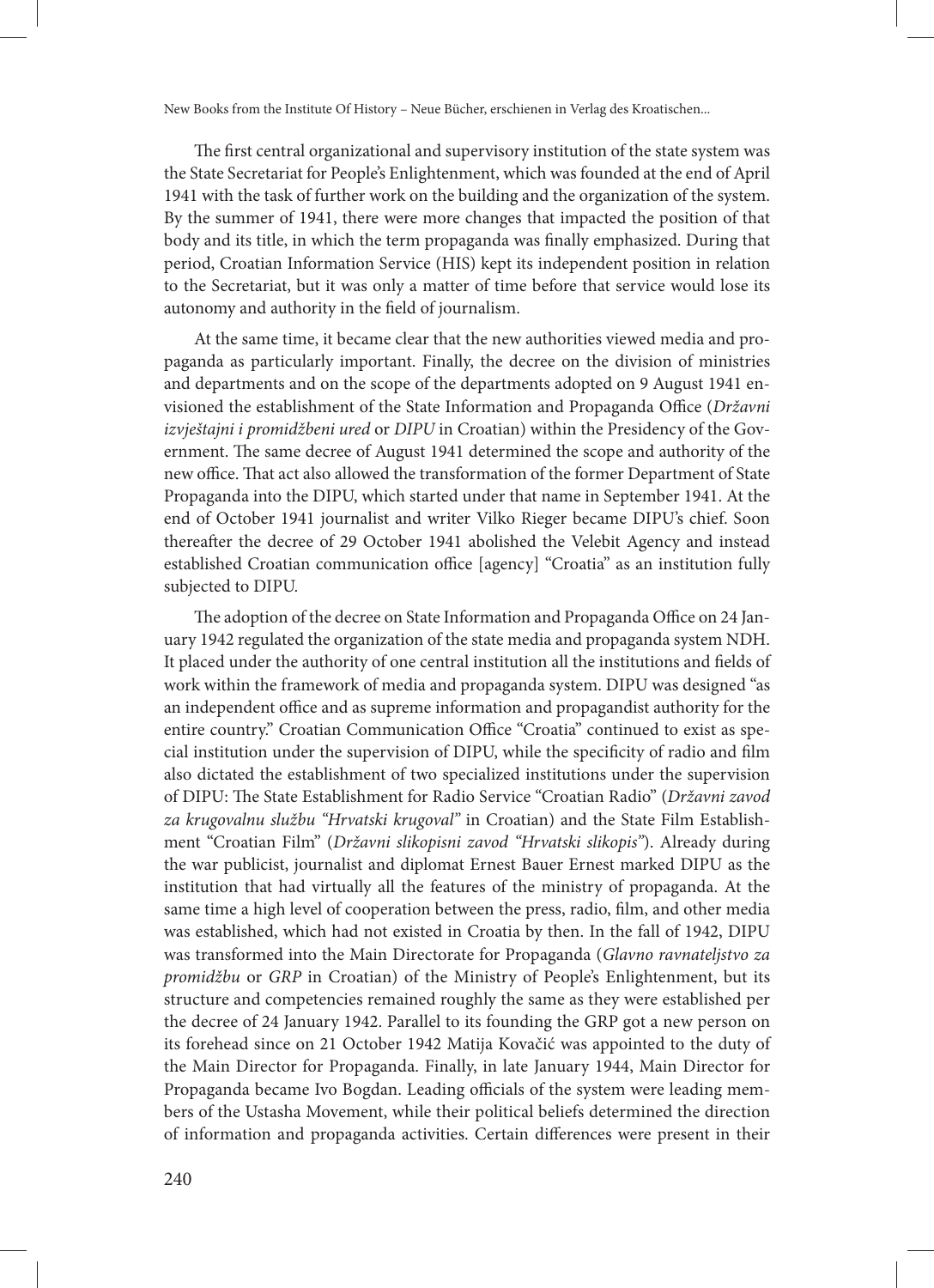approach, but none of them questioned the Ustashism as the basis of existence of the NDH and the position of poglavnik Ante Pavelić as the absolute leader. NDH's Media and propaganda system was developed in the context of the belonging of that state to the Axis and due to the large impact of Fascist Italy and National Socialist Germany on its internal conditions. That impact reflected more in the content and principles of propaganda than in the structure of the organization of media and propaganda system. Zagreb's headquarters of DIPU / GRP were the central body of the state media and propaganda system, so as such they were the centre of its concrete action. DIPU/ GRP was constantly present in public, but its appearance in public as the main institution on the field of propaganda was the most emphasized by the organization of three major exhibitions. Propagandist in nature, two of them were prepared and presented to public in 1942, while the third one took place in spring 1944. Exhibitions "A year of work of the Independent State of Croatia" and "Jews: The Exhibition on the Development of Judaism and its Destructive Work in Croatia before April 10. 1941: Solution of the Jewish Question in the NDH", were held in 1942, while the exhibition "Three Years of Croatian Literature and Journalism" took place in April 1944. At the same time, anti-Jewish exhibition was the culmination of anti-Jewish propaganda activities in the NDH in general.

Central bodies of the state media and propaganda system of the NDH (state propaganda) in Zagreb wer responsible for the organization and execution of its work on the entire territory of the NDH. Since they were in Zagreb and because of severe restrictions on the staff, they were not physically able to organize actual work on the entire territory of the state. Therefore, local offices of DIPU/GRP were established on the level of greater counties and districts, which were responsible for the action on the field. Local offices were subordinated to the headquarters in Zagreb, but their actions as institutions in the field whose officers have better insight into local conditions were not confined to the mere implementation of instructions from headquarters. At the beginning of 1942 in Karlovac, Sarajevo and Zemun three branches of DIPU were established as a kind of interim bodies. Except for Zemun, each branch controlled the areas of several greater counties. The activities of the institutions of media and propaganda system shared the fate of other authorities of the NDH, so local conditions significantly affected the manner and scope of their work. Nevertheless, throughout entire period of the WWII NDH authorities devoted considerable attention to media and propaganda, so there are almost no examples that any kind of propagandist or media activities would not be present on areas under the control of the NDH authorities throughout the period from 1941 to May 1945.

Despite all the shortcomings and difficulties those activities relied on local offices of DIPU/GRP in greater counties and districts. The conditions in which they were operating and the difficulties they were facing depended greatly on circumstances prevailing in those parts of the NDH in which they were located. Generally, General, military operations and the ravages of war had a significant impact on the activities of local offices throughout the territory of the NDH. During almost the entire period of its existence the activities of NDH's media and propaganda system were strongly and continuously affected by the power of Tito's partisan movement. At the same time,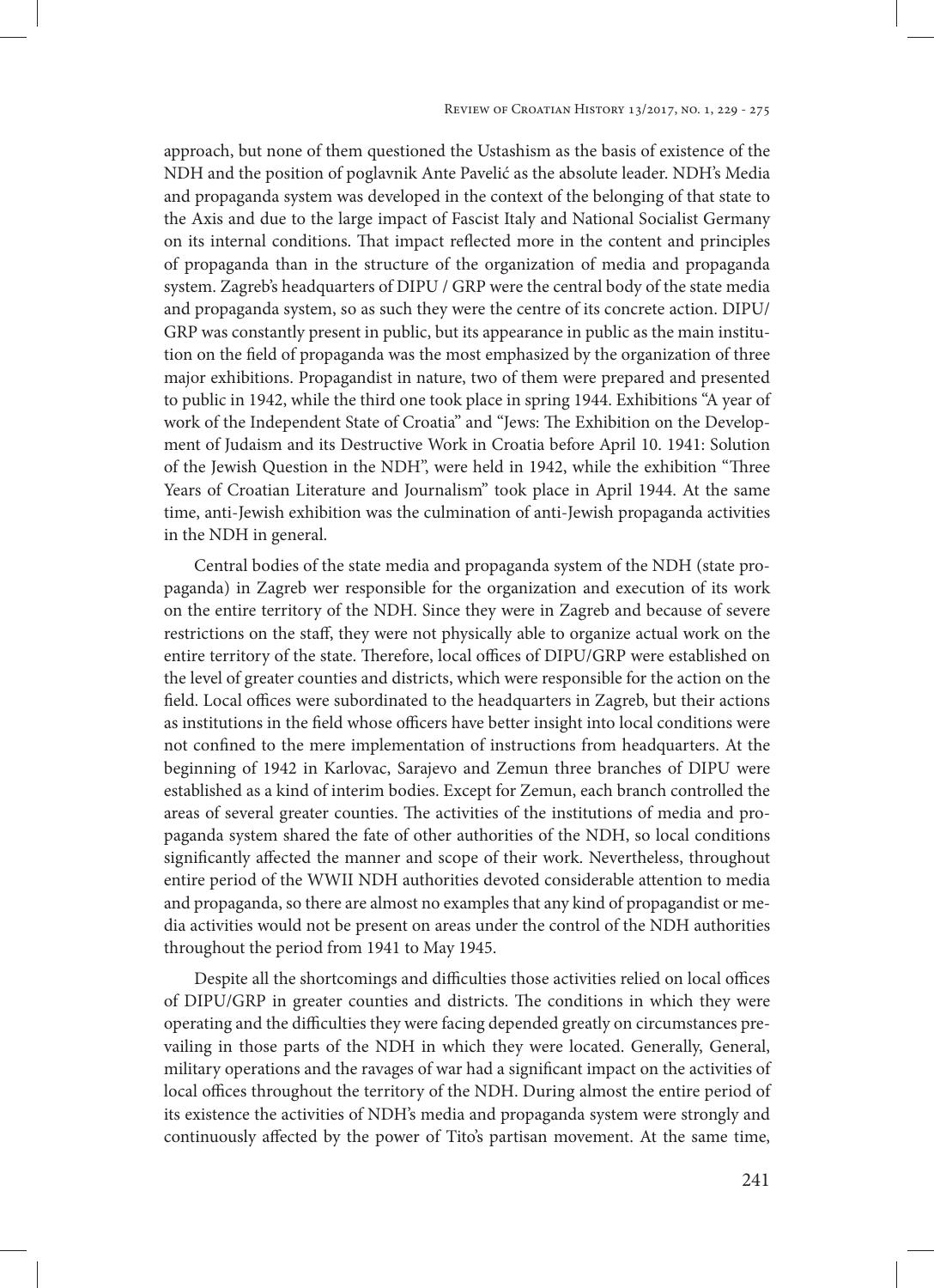partisan media and propaganda were the main opponent and challenge for NDH's media and propaganda.

From 1941 to September 1943 Italian military authorities had a significant impact on the functioning of local offices branch in the zones of Italian military presence (military occupation) in the NDH, especially in the second Italian zone. In the latter Italian forces had almost complete authority from August 1941 to the Italian surrender in September 1943, so all the institutions of NDH's media and propaganda system were also under their control.

The structure and activities of the Ustasha media and propaganda system leaned on the decree on the composition of the Ustasha Movement of 24 June 1941, which ordered the establishment of special educational office (propaganda office) within the organizational and political branch of the Ustasha Movement. Therefore, it should be seen as the base on which soon thereafter the Office for propaganda of the Main Ustasha Headquarters (*Glavni ustaški stan* or *GUS* in Croatian) was organized. That was not the last change that affected the organization and structure of leading bodies of Ustasha media and propaganda system. Ustasha media and propaganda activities and appropriate bodies for their implementation existed in all branches and at all organizational levels of the Movement throughout the territory of the NDH. It should be repeated that many Ustasha officials who were responsible for media and propaganda, especially those in the province, were at the same time also closely related to state media and propaganda. In addition, Ustasha officials and organizations of the Ustasha Movement on the ground were in direct contact with the population and, as such, could act directly to residents. Therefore, that kind of propaganda activities should be understood as a kind of supplement and support of the system of state propaganda.

Media activities of Ustasha media and propaganda system had largely relied on the numerous publications that were published within its framework. At first glance it may seem confusing that some publications (newspapers and journals) that were explicitly marked as heralds of the Movement and whose owner (in some cases also a publisher) at the end of 1942 became Ustasha Publishing House (*Ustaški nakladni zavod* in Croatian) as a company owned by the Ustasha Movement should not be listed as Ustasha publications in narrower meaning of that term. Among them was Zagreb's *Hrvatski narod* as informative daily intended for the general reading public, and not only or primarily to members of the Ustasha Movement. Due to the nature of its content *Hrvatski narod* can easily be marked as Ustasha publication. However, the marking of such issues simply as Ustasha press would erase the boundaries between Ustasha issues in terms of releases that were issued by Ustasha Movement for its members and other issues aimed at the general public or some social groups and layers. In many cases, it is still difficult to pull a line to separate 'real' Ustasha publications from those which were published primarily within the framework of state media and propaganda system.

Among undoubtedly Ustasha publications stood out for its role and importance the weekly *Ustaša*. Along with its editor-in-chief Mijo Bzik, the *Ustaša* represented a special phenomenon within the Ustasha Movement. It was considered to be a continuation of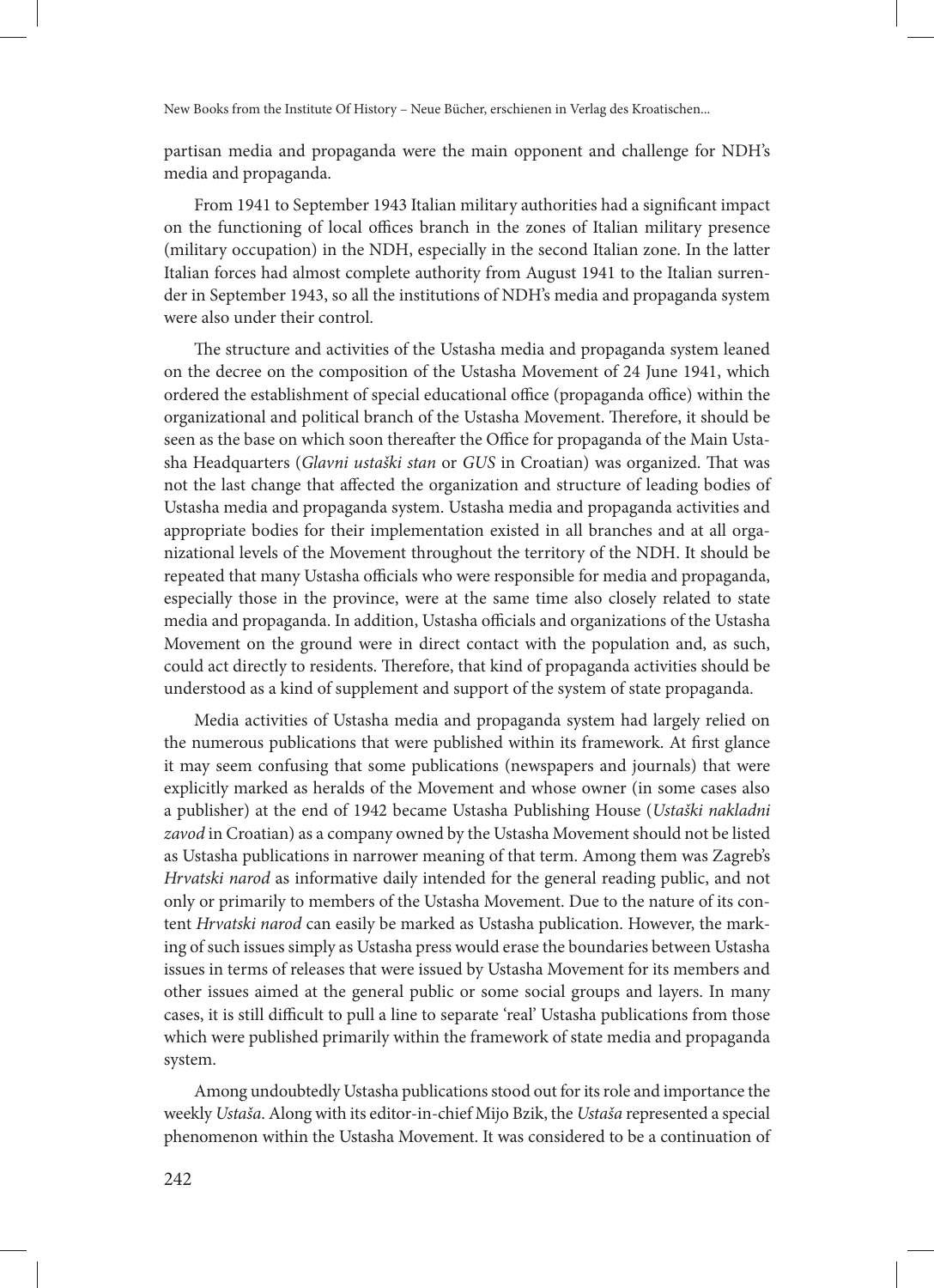the Ustasha emigrant bulletin *Ustaša: Vjesnik hrvatskih revolucionaraca revolucionaraca* (*Ustaša: The Herald of Croatian Revolutionaries*), whose first number appeared in 1930. It was the official gazette of the Ustasha Movement used for the publication of various orders and decisions of Ustasha bodies, but at the same time even more a propagandist weekly journal which content was primarily determined by Ustasha ideas and goals.

Since Ustasha Movement was the ruling political organization in the NDH, it could be assumed that its media and propaganda system was superior to the state system. Yet the products of the Ustasha media and propaganda system were subjected to the supervision of institutions of the state system. Thus, the state censors examined Ustasha editions, and DIPU/GRP had the authority to grant or deny permissions for the publication of Ustasha newspapers and periodicals, books, and brochures. Examples of the impact of one system to another indicate that it is often not possible to set a clear boundary between them, so the basic line of division lay in the purpose of their activities. The Ustasha media and propaganda system had in fact acted primarily to the membership of the ruling Ustasha Movement. Its main purpose was ideological and political education and building of members, as well as to inform them about the activities of Ustasha organizations and the Movement as a whole.

The specificity of military media and propaganda system was reflected in the fact that it acted primarily to the members of the armed forces of NDH. The structure and organization of that system in part followed a pattern set in the building of similar system of the German armed forces. In the period from spring 1941 to late 1942, the military system was developing within the framework of the Ministry of the Croatian Home Guard (*Ministarstvo hrvatskoga domobranstva*). The formal inclusion of the Ustasha militia into the ranks of NDH's armed forces during the year 1942 and the transformation of the said Ministry to the Ministry of Armed Forces (*Ministarstvo oružanih snaga* or *MINORS* in Croatian), military media and propaganda system embraced the appropriate institutions already established within Militia. It is not known to what extent German patterns were followed in the Home Guard (*Domobranstvo* in Croatian), later in the NDH's armed forces in general, but it is certain that the co-operation with German side was established. The probable reflection of that cooperation was the establishment of Enlightenment's Battalion (*Prosvjetnička bojna* or *PB* in Croatian) as a special unit responsible for educational, media and propaganda activities among the members of the armed forces. Its establishment and organization started early in 1943. At the same time, Educational Department was established within the MINORS as the central body of the military media and propaganda system. Home Guard and the Ustasha militia (and Ustasha military units in general) retained their particularity, so there continued to exist differences among their media and propaganda institutions. That claim can be illustrated by the existence of the Ustasha department within Educational department of MINORS. In general, it can be said that in the Home Guard (in Ground Forces, Air Forces and in the Navy) system rested on the activities of Enlightenment's Battalion (PB), while in various units have continued to exist various propaganda (or educational) departments. It is certain that at the same time in the Ustasha units existed propaganda sections.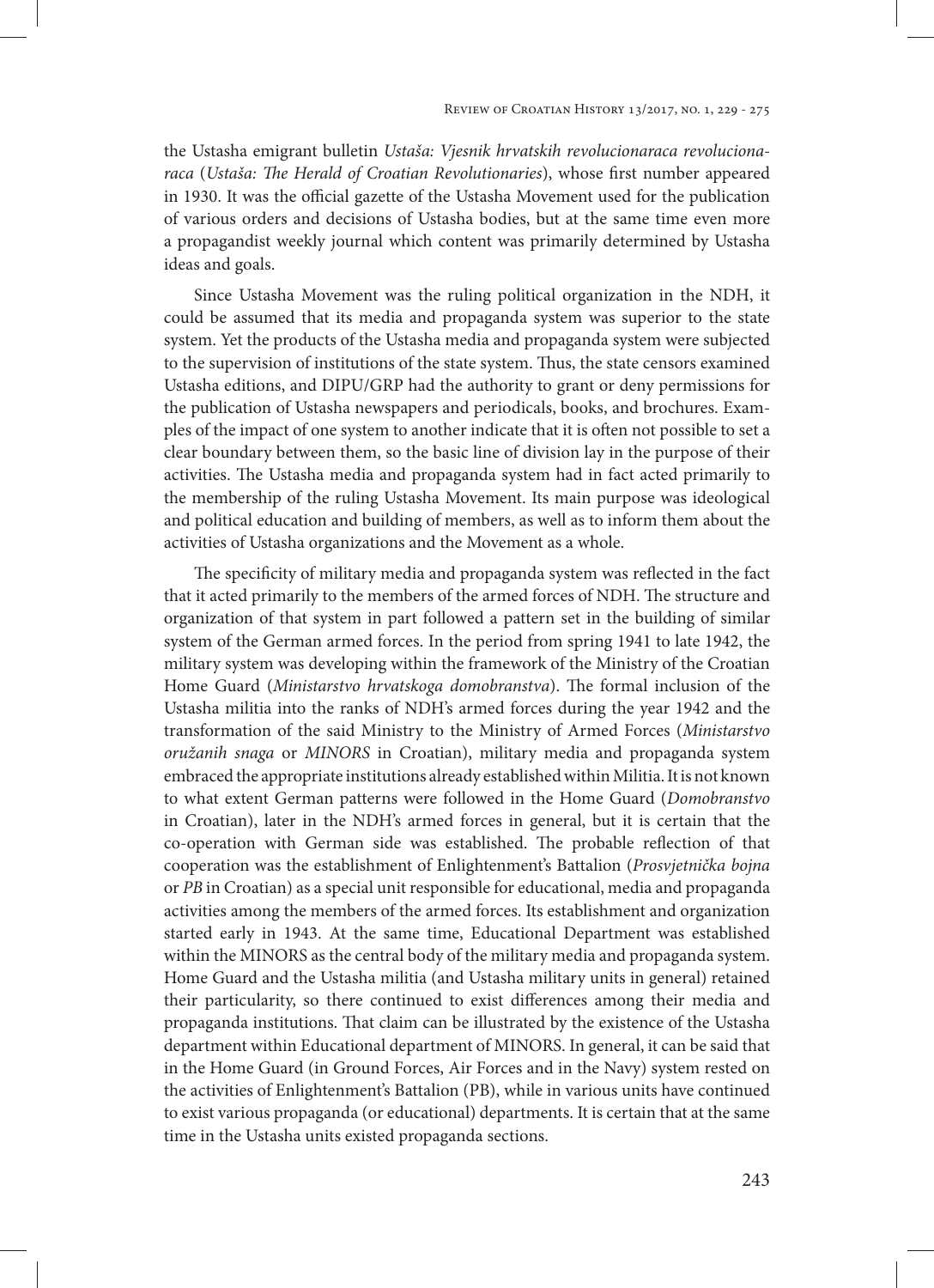The activities of military media and propaganda system also largely rested on their own printed media (primarily press), while a leading military newspaper was the weekly *Hrvatski Domobran* (*The Croatian Home Guardian*; from the end of 1942 it was published under the title of *Vojnik* or *Soldier* in Croatian), launched in the summer of 1941. Since its inception, it was apparent that on the pages of *Hrvatski domobran* a special role in preserving the NDH was attributed to the virtues of Home Guard led by Field Marshal Slavko Kvaternik. This was an indication of some sort of competition, which strained relations between Kvaternik and Pavelić and reflected in the relationship between Ustasha Militia and the Home Guard. Changes from October 1942 overnight erased all mention of the previously ubiquitous Field Marshal Kvaternik in *Hrvatski domobran* and in other military publications. Poglavnik Pavelić survived as the only leader whose cult of personality was constantly nurtured, while military and other media were portraying him as the only guarantor of the unity and survival of the Croatian people.

The echo of NDH's media and propaganda abroad relied largely on appropriate media and propaganda activities of the Ministry of Foreign Affairs of the Independent State of Croatia.

These activities were in the competence of Ministries' Department for press and cultural links through diplomatic and consular missions of the NDH. The Department closely collaborated with the appropriate authorities of the state of media and advertising system. Publications in foreign languages were needed in order to expand the content of NDH's propaganda and media among those who were not familiar with the Croatian language, so it is not surprising that the Croatian publishers issued a number of publications in foreign languages. In this sense, the existence of Zagreb's *Naklada Europa* (*Europa Verlag* in German or *Europe Editions* in English) was of major importance since its publishing was largely precisely in the service of the Ministry of Foreign Affairs. In some sources and in the current literature, *Naklada Europa* was branded as a German company or a company under strong German influence. It was primarily in the service of NDH's authorities, which had a major impact on its publishing policy.

The Ministry of Foreign Affairs also encouraged and assisted the issuance of titles in foreign languages by other publishers. Probably the best evidence of that claim is luxuriously furnished journal *Croatia* published by *Hrvatski izdavalački i bibliografski zavod* (Croatian Publishing and Bibliographic Institute), which first issue was published in autumn in 1941. That journal mainly presented Croatian art, history, and culture in general. The special attention deserves edition in French, its sixth number published in 1944, in which attention was focused on the Croatian Adriatic. Due to its content, that edition in French was apparently intended for the public and political circles in neutral countries, and probably also in Allied countries. That was not the only edition intended for the public of neutral and allied countries behind which at least indirectly stood NDH's authorities. Also in 1944, in Lausanne, Switzerland was published a book in French entitled *La Dalmatie et les problemes de l'Adriatique* (*Dalmatia and the Adriatic Problem*), whose foreword was written by the famous Croatian sculptor Ivan Meštrović.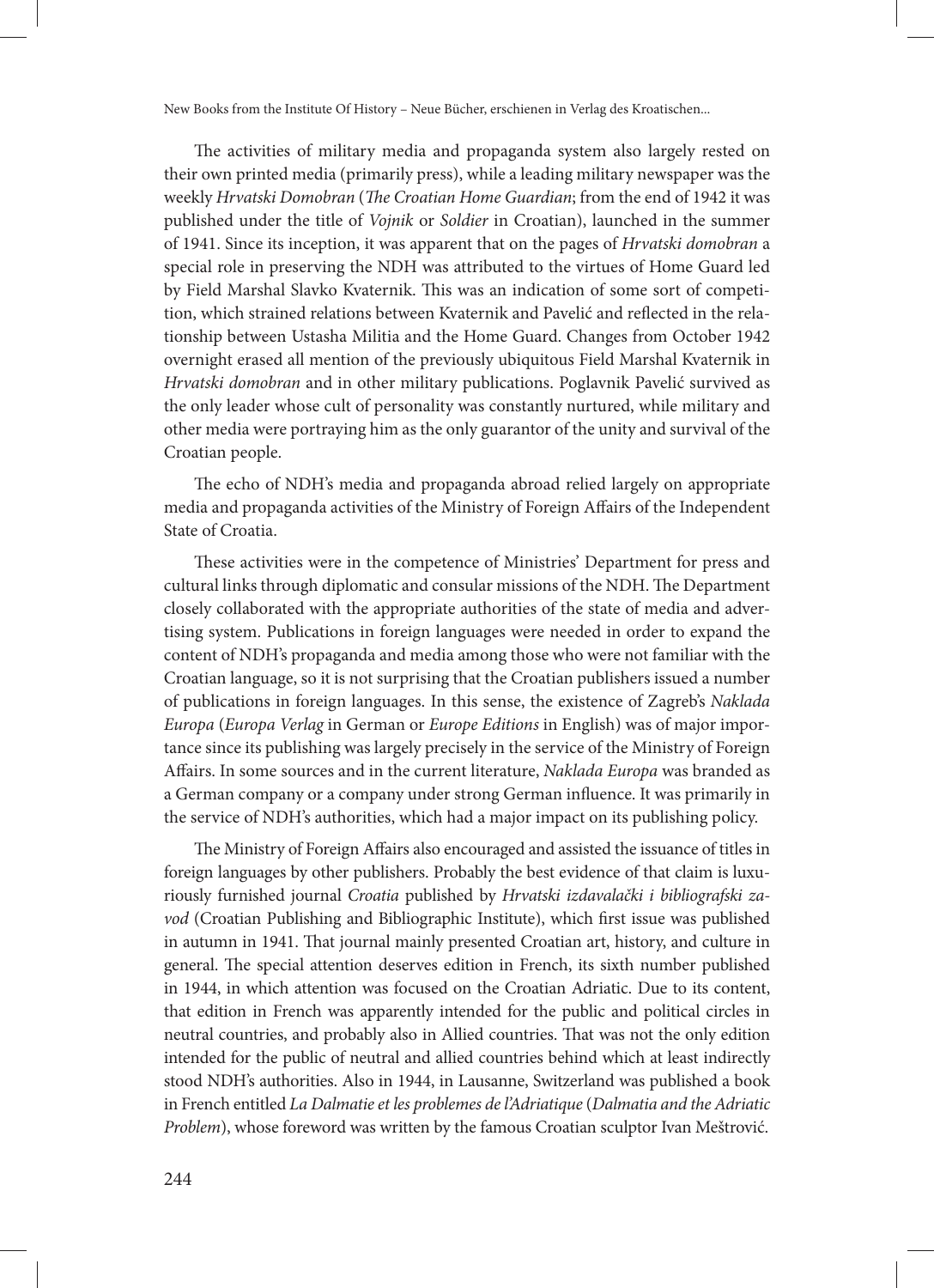Certainly, the most famous edition in foreign languages, "processed and issued by the order of the Ministry of Foreign Affairs", was famous "Grey Book", published at the end of 1942 or early in 1943 under the title in Croatian *Odmetnička zvjerstva i pustošenja u Nezavisnoj Državi Hrvatskoj u prvim mjesecima života hrvatske narodne države* (*Rebellious Atrocities and Devastation in the Independent State of Croatia in the First Months of the Life of Croatian People's State*). Besides edition in Croatian, editions in German, Italian and French were also published, which leads to the assumption that it was foreseen as edition intended for foreign public. Its propagandist character is obvious, but I believe that documents which were published in it contain a lot of information about real war crimes committed by Tito's Partisan and Chetnik units against Croats and Bosnian-Herzegovinian Muslims. Probably the best proof of that claim are mass graves on Pašinac near Prijedor in north-western Bosnia, where were buried hundreds of victims murdered by partisans during their rule in that town and its surroundings in spring 1942.

Finally, it has to be briefly summarized that the Ministry of Foreign Affairs of the Independent State of Croatia was responsible for the promotion and propaganda of the NDH. A lot of energy and funds invested in doing so confirm that such activities was treated as very important for the prestige of the state abroad. Not surprisingly, those activities were primarily oriented towards Axis countries as well as to some neutral European countries.

The content of NDH's media and propaganda were known to Allied services and institutions, and to a minor extent also to a public of Allied countries. The NDH press was available in some neutral countries, so the local representatives of Allied diplomatic and intelligence services, both British and American, could easily acquire it. Istanbul became particularly important point for such activities of Allied representatives. Local Allied representatives, especially the US Consul General in that city, were regularly reading and analyzing NDH's newspapers easily available on local newsstands. In general, it can be said that the Allied services and institutions were well acquainted with what could be found in NDH's press and media in general, so they treated them as source from which they could draw valuable information.

The media and propaganda of its 'great allies' Germany and Italy were strongly present in the NDH during entire war. Mainly through its diplomatic missions, other states with which the NDH maintained diplomatic relations also attempted to present to the Croatian public the politics, culture and economy of their countries.

German influence was strong, but many aspects of German media and propaganda activities were hidden from Croatian public, so Croatian population could therefore experience German media and propaganda products as the products of NDH's media and propaganda. A kind of deliberate cover-up of German origin of German media and propaganda products is one of their main characteristics, which reflected the desire of appropriate German institutions and services to be as efficient as possible in approaching local population. Major roles in the terms of organization and implementation of German media and propaganda activities towards domestic (Croatian) population were played by German Legation in Zagreb and the German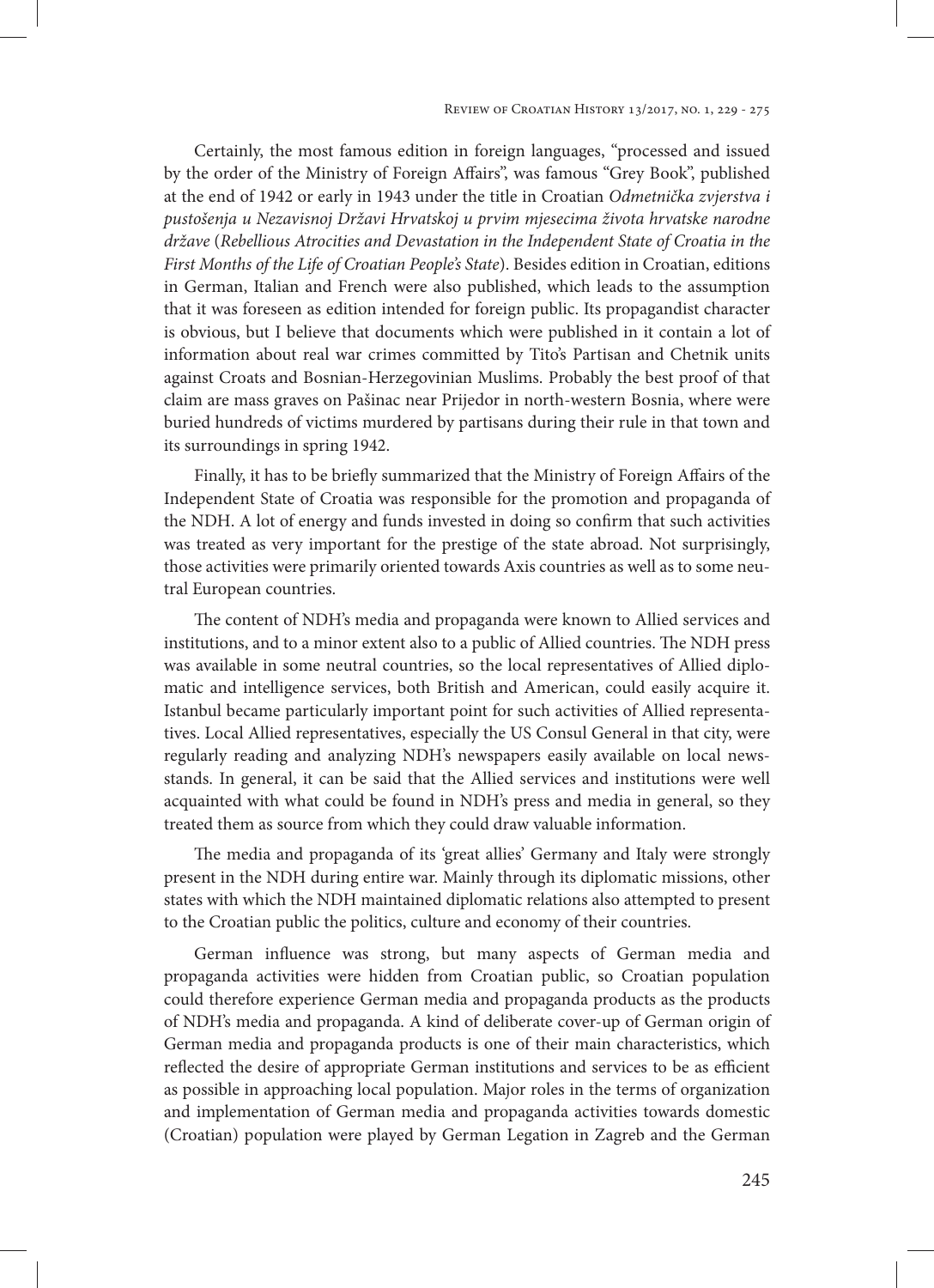military propaganda. By the end of 1942 most of German media and propaganda activities in the NDH were mainly in the hands of the German Legation in Zagreb. During that period, in cooperation with other German institutions the Legation was involved in the preparation and setting of several grand German exhibitions. At the same time the Legation was working on the distribution of propaganda material from the Reich. By stimulating and providing financial support it was also involved in the publication of numerous German editions in Croatian language.

At the same time, numerous German publications, including informative and illustrated newspapers, journals and magazines, were available to the public on the Croatian newspaper market. Their circulation on the Croatian market was not associated with the activities of the German institutions or services in the NDH. Many of them were available to the Croatian public long before the establishment of the NDH. Before April 1941, most were present in their original editions in German, although there are some examples of some editions that were adapted to the Croatian public. Probably the best-known example is the illustrated semimonthly magazine *Signal*, whose Croatian edition was launched in May 1941. This edition was published only in the Croatian language, and its content adapted to the Croatian public although to a lesser extent. *Signal* was a very popular magazine, owing its popularity, in part, to the fact that each issue contained several attractive photos, particularly those in color, taken primarily on all European fronts. Mass distribution of the German press in the NDH is indirect evidence of a significant number of its inhabitants having been exposed to the direct influence of the German propaganda.

At the very beginning of 1943, through the *Propaganda Staffel Kroatien* (*PSK – Propaganda Squad Croatia*) the German military propaganda acquired the status of the most important German media and propaganda service in the NDH. In the last two years of the War, PSK's activities were definitely as important to the local population as were the comparative media and propaganda activities of the institutions of the NDH. PSK was present in the public primarily through its numerous printed propaganda materials, especially its large and attractively designed posters. Although in this monograph the activities of the German military propaganda in the NDH are only superficially mentioned, there is no doubt that this issue has been under-researched and poorly understood. This is, in part, the result of the unavailability of original historical sources, although part of the answer lies in the very character of its propaganda activities. It is evident that the PSK did everything it could to conceal the German character and origin of its media and propaganda products. It can be assumed that PSK's intention was to present its products to the public as the products of "domestic", non-German propaganda.

One of the aspects of the German media and propaganda activities in the NDH was the media and propaganda of the German People's Group in Croatia (*Deutsche Volksgruppe in Kroatien – DVGK*) as a special body of the German minority in the NDH. Due to its nature, this propaganda bore a striking resemblance to the way in which the German propaganda in the Third Reich affected Germans in the Reich itself. Owing to this feature, it differed from all the other means of German propaganda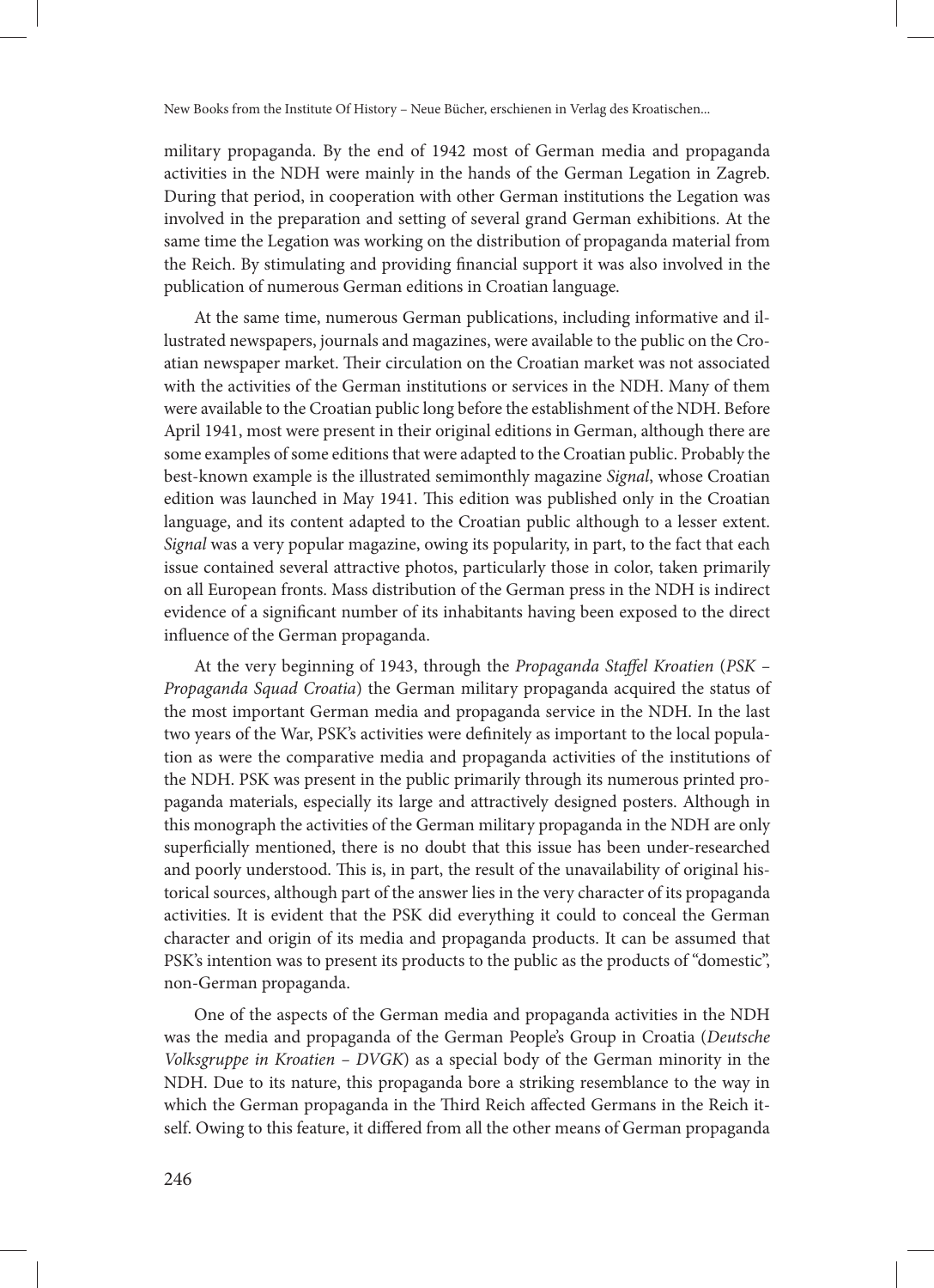activities in the NDH, which were organized by institutions from the Third Reich so as to affect the non-German population of a foreign country. The media and propaganda activities of the DVGK were extensive and diversified, and were in the hands of the appropriate authorities in the leadership of DVGK and in the leaderships of its numerous organizations. The DVGK's media and propaganda activities were based on printed media, primarily on the weekly *Slawonischer Volksbote* (later *Grenzwacht*) from Osijek as the main news and political magazine of the Group.

In terms of its content, the main purpose of DVGK's propaganda was to promote National Socialism and to foster the cult of personality of the Führer, Adolf Hitler. There were some locally infused specifics, such as, for example, emphasizing the role of the Danubian Germans as the guards of sorts of Germanness in the Southeast.

DVGK's media and propaganda functioned until October 1944, when – due to the advance of the Red Army and the People's Liberation Army of Yugoslavia towards the eastern regions of the NDH – a decision was made to evacuate the local German population and transfer them to the territory of the Third Reich. This led to the institutions of DVGK almost immediately ceasing all their activities, including all their media and propaganda activities. The fate that befell DVGK's media and propaganda in the fall of 1944 was a harbinger of sorts of what was about to happen half a year later with all the other aspects of the German media and propaganda activities in the NDH.

Between April 1941 and September 1943, the Kingdom of Italy dominated in the NDH as one of its "great allies", whose armed forces held a considerable amount of Croatian territory under military occupation. The very presence of several Italian services and institutions in the NDH is a basis for a comparison with the German media and propaganda activities. There were Italian media and propaganda activities, but they are incomparable with the scope of similar German activities. The Croatian public accepted very well some Italian media products, such as the Croatian edition of the semimonthly illustrated magazine *Tempo*. This indirectly leads to the conclusion that the anti-Italian sentiments of a considerable number of Croats were not an obstacle to possible large-scale Italian media and propaganda activities in the NDH. Accordingly, it must be assumed that the main reason why the intensity and scope of the Italian media and propaganda activities in the NDH remained rather poor lies primarily in the fact that the Italian services and institutions on its territory did not pay more attention to this type of activity.

Most Italian publications were adapted to the Croatian public in the sense that they were translated into the Croatian language, although many of them were not adapted in terms of their content. In addition, some could arouse hostility by, for example, triumphantly emphasizing the inclusion of some parts of the Croatian Adriatic in Italian territory as in the book entitled *Prva godina rata Italije* (*The First Year of Italy in War*). This points to the naïveté of those responsible for the creation of Italian propaganda with regard to impacting the Croatian public effectively.

All this is an indirect indication of those responsible for conducting the Italian propaganda having been indifferent in a way to exploiting propaganda as a powerful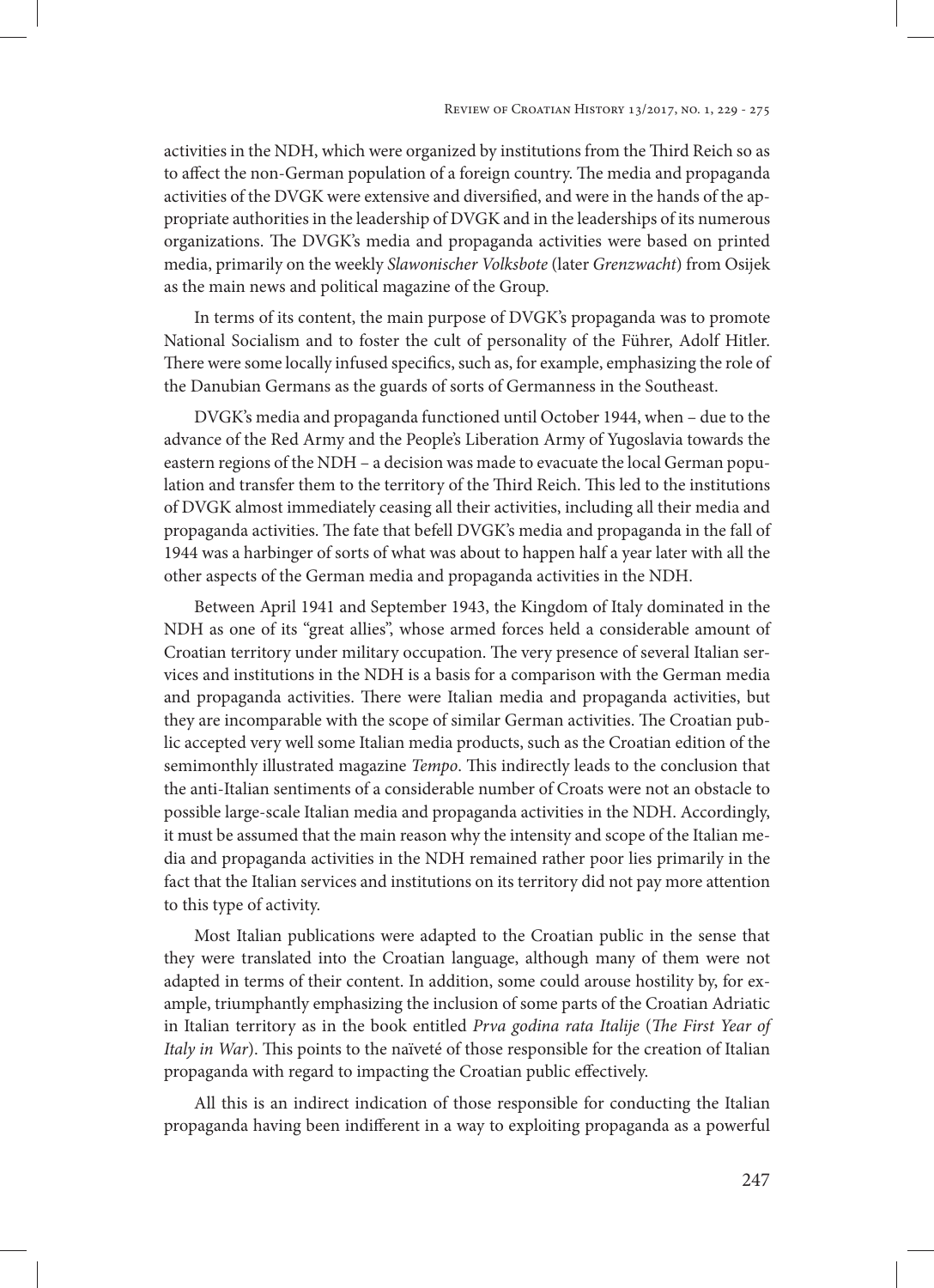tool for the promotion of Italian interests in the NDH, or to gaining the sympathy of the Croatian public. However, as a "great ally" of the NDH, Italy could not remain completely inactive in this respect, which is evidenced by the existence of publications issued throughout the period of the Italian presence on Croatian soil from the spring of 1941 to the summer of 1943.

At the same time, the Italian media and propaganda activities in Dubrovnik differed substantially from the same type of activities conducted in the other parts of the NDH. They were based on the promotion of an alleged Italianness of this Croatian city, partly under the guise of the appropriate services of the Italian armed forces intended for their members and almost exclusively in the Italian language. The diversity of the activities and the energy invested in this type of propaganda indirectly shows how much the Italian institutions cared about achieving this goal.

The state media and propaganda system of the NDH encompassed all the Croatian media, but it was still based on printed media, particularly the press. Still, during April 1941, many newspapers, particularly the leading dailies in Zagreb and the province, remained in the ownership of different institutions and were printed by different printing offices. However, already during this period, the efforts to centralise both management and publishing of the press became clearly visible. The establishment of a press publishing and printing trust (or business group) was accordingly envisioned for this purpose. This trust was to gradually take control of all the main newspapers on the entire territory of the NDH. The groundwork of this enterprise was the former Yugoslav one.

The Yugoslav Press Corporation (*Jugoslavenska štampa d. d.* or *Jugoštampa*) from Zagreb was transformed into the Croatian State Printing Establishment (*Hrvatski državni tiskarski zavod*) shortly after the establishment of the NDH. Since the beginning, this institution was the largest publishing and printing company in the country, but its operations under this name were limited to the publication of newspapers and magazines from Zagreb. Similarly to efforts in journalism, an integration of the publishing of propaganda books and brochures was planned. And so, in mid-1942, the "Velebit" Publishing House and Bookstore (*Nakladna knjižara "Velebit"*) was founded in Zagreb, which soon took over the publication and distribution of a good portion of such titles. The next step in unifying the publication of printed media was the founding of the Ustasha Publishing Institution (*Ustaški nakladni zavod – UNZ*), which took over and continued the business activities of the said Croatian State Printing Institution in late 1942. The UNZ gradually included into its ownership leading Zagreb and provincial newspapers and magazines, as well as printing offices. So, after a while, almost all the major newspapers and magazines in the NDH came under its umbrella, that is, those that were published as part of the state media and propaganda system, such as *Hrvatski narod*, as well as the main Ustasha weekly *Ustaša*. This was possible due the fact that the UNZ was primarily involved in the business management of the media in its portfolio, rather than in the publishing policy of newspapers or magazines. The UNZ was owned by the Ustasha Movement, but operated under the control of the state media and propaganda system. This is another indicator of the intertwining of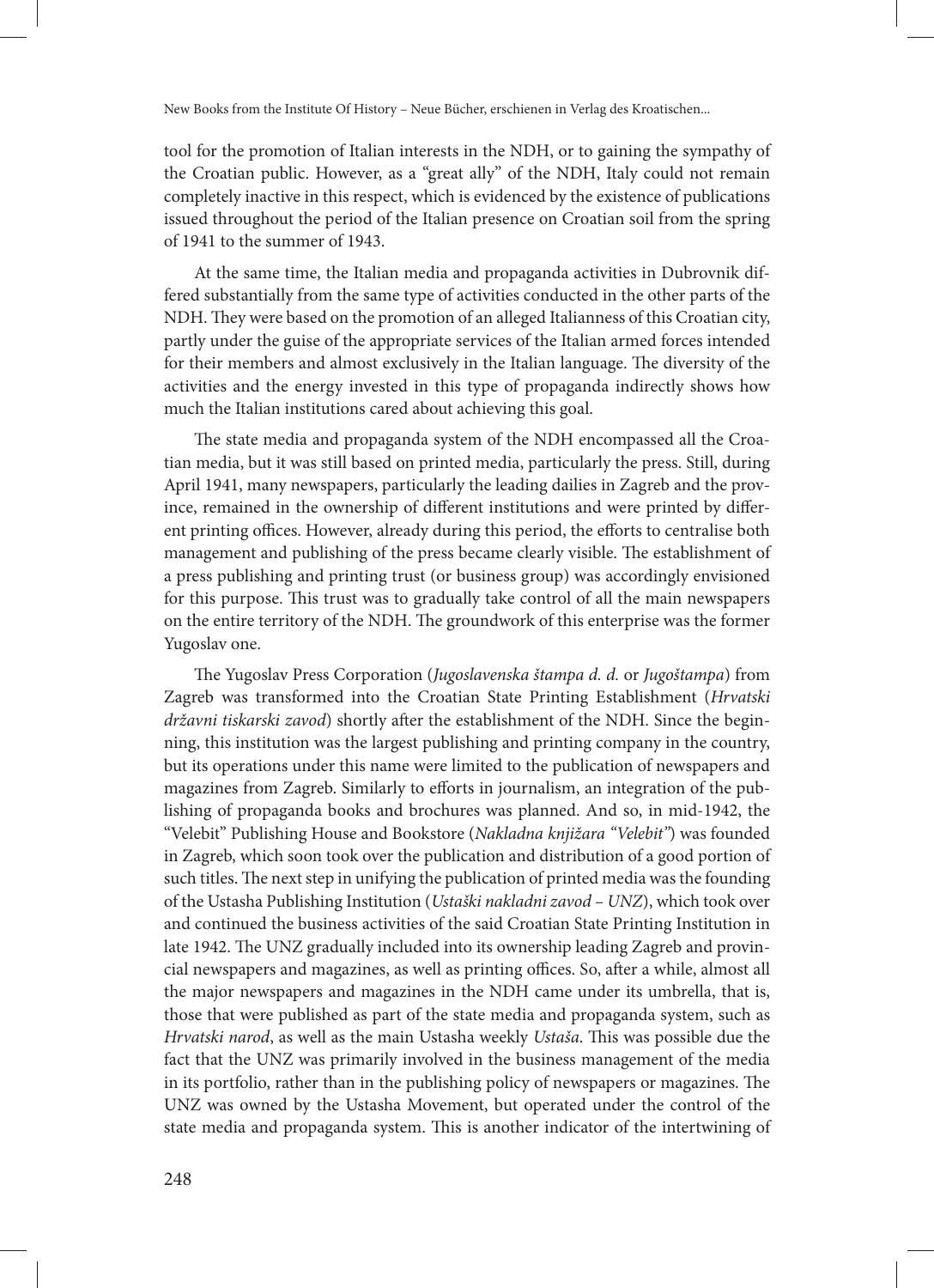the two systems, and the Movement having supreme control over all aspects of public and social life in the NDH. By taking ownership of the "Velebit" Publishing House and Bookstore, the UNZ established control over the publication of propaganda brochures and books, and was gradually transformed into a giant publishing and printing trust in whose hands was the publication of the vast majority of printed editions.

However, some of the media remained outside the control of the UNZ, one of which was the military media. Of course, the most important publisher to have continued to act independently after the establishment of the UNZ was the above-mentioned *Europe Editions*, which was mainly orientated towards publications in foreign languages, mostly in German. Amongst its publications, there are a few in Croatian, as well as the biweekly magazine *Pokret*, which was published on a regular basis in the Croatian language from 1942 to 1945. However, the presence of publications in the Croatian language did not alter the basic purpose of its activity, which was publishing in foreign languages. The circulation of its journals and magazines, primarily the news and political weekly in German *Neue Ordnung* and the popular illustrated weekly *Alarm*, were huge throughout the Axis-dominated and neutral European countries. The content of *Alarm* was mainly in German, although a significant portion of its content was brought in numerous other languages (particularly captions explaining numerous photos and other illustrations). Although a large share of newspapers and magazines published by *Europa Editions* was sold on the territory of the Third Reich, numerous copies could also be found on the stretch from Oslo and Stockholm in the north and Ankara in the south, as well as from Lisbon in the west to Crimea in the east. There is no doubt that *Europa Editions* deserves one's attention since it was one of the largest publishing companies in the NDH. However, the presence of its issues in large circulations on the newspaper markets of most European countries deserves considerably more attention. It is difficult to compare wartime conditions in which extraordinary attention was paid to the media and propaganda with peacetime conditions before or after World War II. I believe, however, that the case of *Europa Editions* is an unprecedented and unequalled feat in the entire history of Croatian journalism and publishing.

Besides *Europa Editions*, there were a few other publishers that operated outside the control of the UNZ, and clearly the majority of their issues were not propagandist in character. The Croatian Publishing and Bibliographic Institute (*Hrvatski izdavalački i bibliografski zavod*) and Matrix Croatica (*Matica hrvatska*) were amongst the major publishers.

There is also a special group comprising religious press and other religious publications. It is not surprising that, given the number of publications and their circulation, Catholic issues dominated, although there were also Islamic, Lutheran, and even Orthodox editions.

Even before April 1941, on the territories of what became the territory of the NDH, several Catholic publishers had been publishing several Catholic newspapers and magazines, as well as numerous books and brochures (some of them were secular in character). Most such publishers survived the entire period of WWII with more or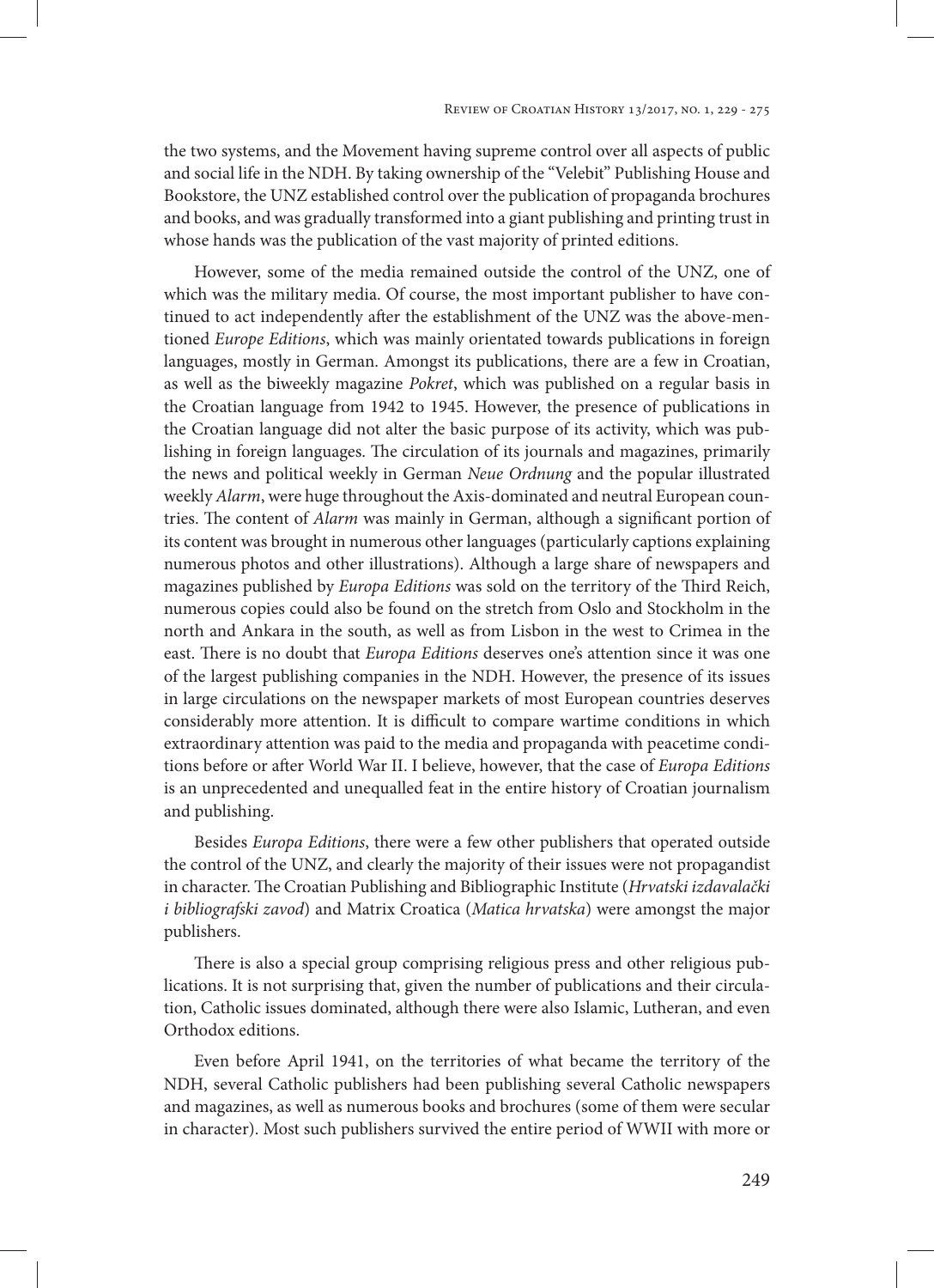less difficulty. There is no doubt that Catholic publications contained some texts which were propagandist in character, which were published during the War and written in this way because their authors adhered to the ruling Ustasha Movement in their political attitudes. It is also clear that the number of such texts published in Catholic newspapers, as in all other newspapers and magazines published in the NDH, is the result of obedience to the binding directions and rules that were set by the institutions of the media and propaganda system of the NDH. Had they ignored binding directions and rules, publishers would most certainly have risked heavy penalties, including the stopping of the publishing of their newspapers and magazines, and in some cases even the imprisonment of editors-in-chief. It is important to add that permissions for the publication of newspapers and magazines issued by DIPU and later by GRP were regularly conditioned by the publishing of propagandist texts. Even a quick glance at the content of the majority of titles shows that such contributions occupied an insignificant part of their content during the entire period of the War, 1941 included. A significant and rather revealing example which tells us about the character of the relationship between the Catholic press and publishing and the NDH authorities is the fate of numerous editions published by the Croatian Literary Society of St. Jerome (*Hrvatsko književno društvo sv. Jeronima*), which was targeted by censorship throughout the entire period of the War. Until the end of the War, the Society had to suspend further publication of its newspapers and magazines, while censorship affected heavily the publication of the popular folk Catholic calendar *Danica*.

The NDH subjected to censorship not only Catholic, but all printed materials (newspapers and periodicals, books, and pamphlets). In turn, what determined the final content of all publications in large measure was the outcome of censorship.

In addition to the censorship conducted by the institutions of the state media and propaganda system, the Ministry of Foreign Affairs also censored texts that were dealing with international and foreign policy, and there was also military censorship. From the beginning of 1943 up to the end of the War, German military censorship was also present, which acted as the supreme instance of censorship in many regions of the NDH.

The media and propaganda system of the NDH relied primarily on printed media, daily and weekly newspapers in particular.

The daily newspaper *Hrvatski narod: Glasilo hrvatskog ustaškog pokreta* (*Croatian People: The Herald of the Croatian Ustasha Movement*) from Zagreb was published regularly from its very first issue in the new state published on 10 April 1941 to the last printed on 6 May 1945. Given its subtitle, it may be treated as a bulletin of the ruling Ustasha Movement, yet it was published as a newspaper within the framework of the state media and propaganda system and not as a party organ of the Movement. It was the main daily newspaper in the country and the government's herald of sorts.

In addition to the above, numerous other dailies and weeklies were published during the entire period of the War in Zagreb and throughout the territory of the NDH.

Just like *Hrvatski narod*, other leading newspapers from Zagreb, the daily *Nova Hrvatska* (*New Croatia*) and the weekly *Spremnost* (*Readiness*) in particular, were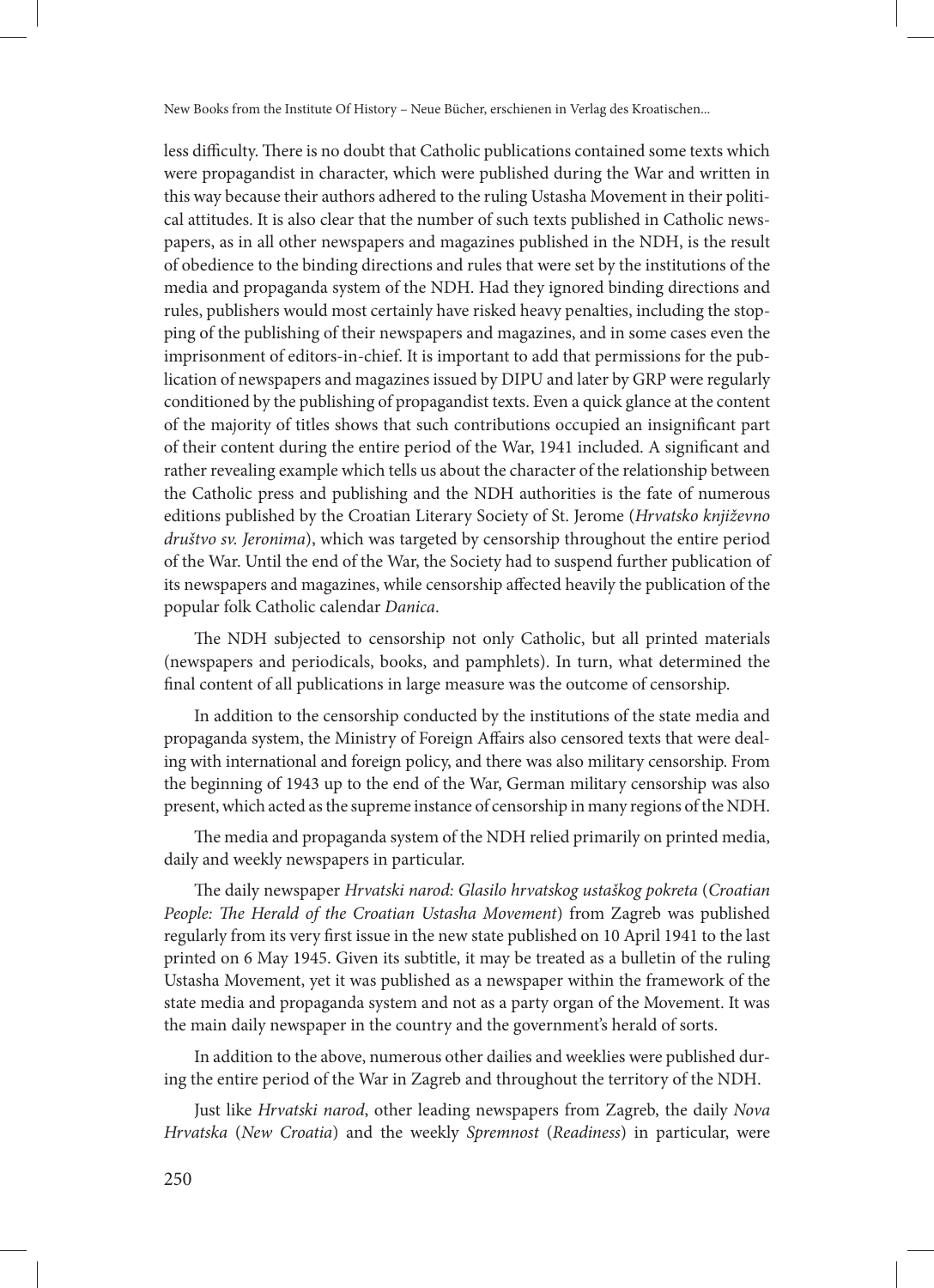also present all across the territory of the NDH. The weekly *Spremnost: Misao i volja ustaške Hrvatske* (*Readiness: The Thought and Will of Ustasha Croatia*) was a magazine for the intellectual elite, but its content was distanced from official policy and the ruling Ustasha ideology.

In Zagreb as the centre of Croatian journalism, several other newspapers were published, mostly specialised weeklies. The daily newspaper *Gospodarstvo* (*Economy*) and such weeklies as *Šport* (*Sports*, later *Sports Newspapers*) were amongst them.

Besides a few dailies, most provincial newspapers were weekly newspapers. A substantial portion of their content was dedicated to the life and problems of the places and regions in which they were published. The largest number of such newspapers was published in north-western Croatia and in Slavonia (including Syrmia), while the number of local newspapers in other regions of the NDH was significantly smaller.

One of the most distinguished provincial dailies was *Hrvatski list* (*Croatian Paper*) from Osijek, a journal intended for readers in Slavonia (with Syrmia) and parts of northern Bosnia. *Sarajevski novi list* (*Sarajevo's New Newspapers*, later *Novi list*) was the central provincial daily newspaper in Bosnia and Herzegovina. It was first published in May 1941 and continued being published regularly until the beginning of April 1945.

The importance of the media and propaganda for the authorities of the NDH can be illustrated with the fact that, following the Italian surrender in September 1943, two new daily newspapers were launched on the Adriatic coast that were previously annexed or occupied by Italy. The daily *Novo doba* (*New Age*) from Split started in early October 1943, while *Hrvatska* (*Croatia*) was launched in April 1944 in Dubrovnik. Despite numerous difficulties, both dailies were published almost regularly until the fall of the NDH in these two cities in the second half of October of the same year.

The media and propaganda system of the NDH also used other printed media, especially leaflets as the cheapest means of mass communication to transmit information and propaganda. Leaflets were particularly suitable for reaching members of enemy forces. By contrast, posters were often used in regions controlled by the authorities of the NDH. These were attractive large-format editions intended to catch the attention of passers-by in public places. They were published by the institutions of the media and propaganda system of the NDH, although the German military propaganda (*Propaganda Staffel Kroatien* - *PSK*) was an important publisher publishing many particularly attractive posters.

The publication of the media and even the spreading of propaganda are inconceivable without the existence and activities of news agencies. After the establishment of the NDH, the pre-war Zagreb branch of the Yugoslav agency Avala was transformed into the new Velebit Agency, which began to operate in modest circumstances. Over time, however, a lot was invested in its development with a view to ensuring that it can act as the main news agency in the country. In the fall of 1941, the Velebit Agency was transformed into the Croatian Information Office "Croatia", under the name of which it operated until the end of the War.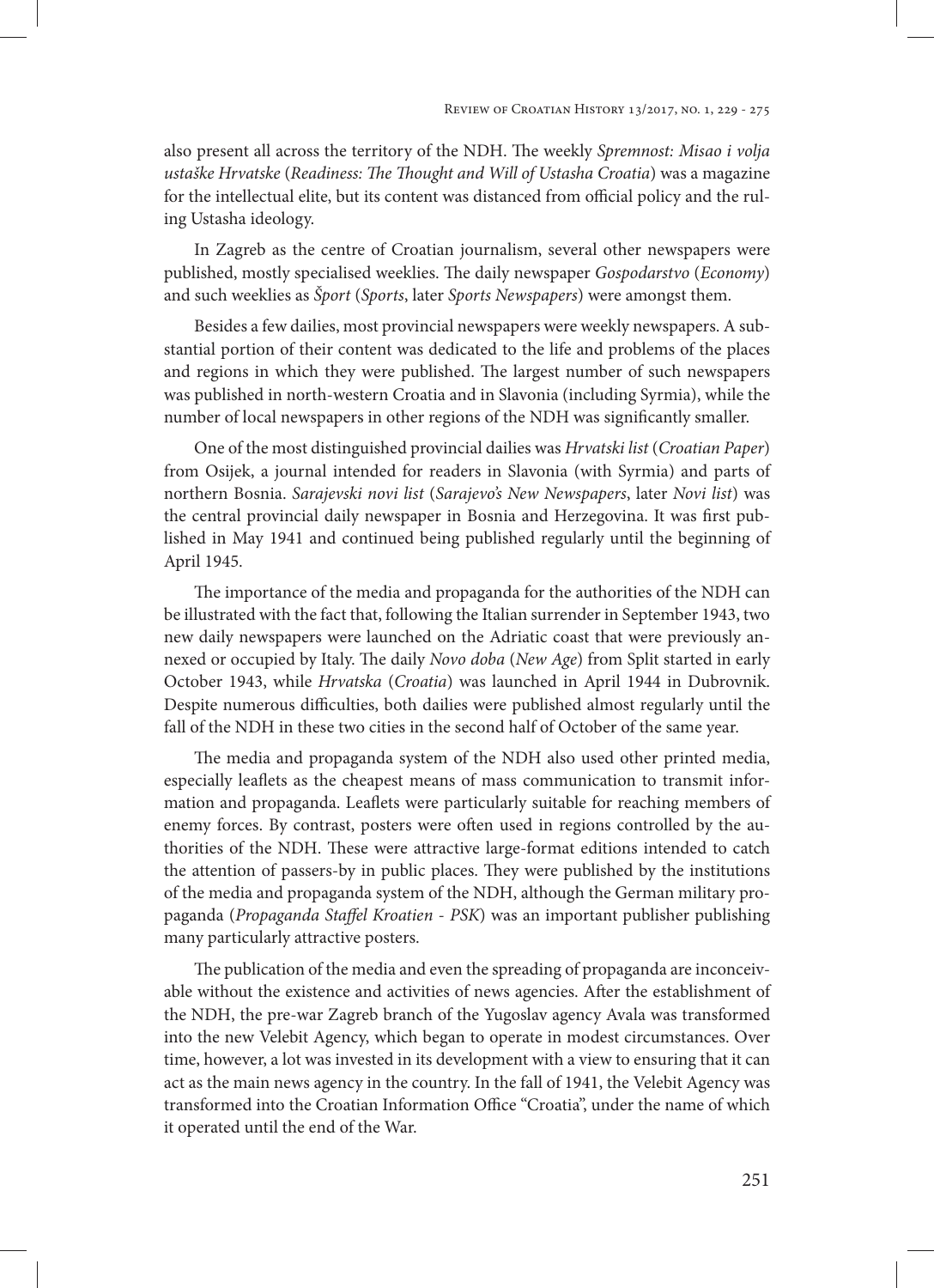The functioning of the entire media and propaganda system relied on journalists as the cornerstone of human resources. Journalists were members of the Croatian Journalists' Association, which set up strict control over its members. Journalists were obliged to become members of the said Association in order to keep their jobs, and to do so, they had to satisfy the criteria set by the Association. It is, however, not clear whether or not and to what extent such criteria were also used to eliminate ideologically undesirable individuals from the ranks of journalists. The leading positions in the media and in the institutions of the media and propaganda system of the NDH were occupied by those journalists who were supporters of the ruling Ustasha Movement, and some even prominent members of the Movement. Most journalists were not politically engaged and were doing their jobs professionally as journalists. Yet, after the War, the new Communist authorities drastically persecuted many journalists, including those who were not involved in politics and did not support either the NDH or the Ustashas. Some were sentenced to death, and many were banned from working in journalism. Some journalists did not wait for the arrival of the new regime, and went into exile to find salvation.

From amongst those who worked in the system of the media and propaganda, there were also some individuals and groups opposed to the Ustashas and the NDH, and some even collaborated with Tito's partisans illegally. It is not surprising that the authorities of the NDH strove to hunt out and eliminate them, so some journalists were executed for their political views.

The desire of the authorities to exploit them as a powerful means of mass communication for the transmission of information and propaganda resulted in the rapid and vigorous development of the radio and film. And so, by having invested significant resources, the authorities supported the establishment of well-organized and effective networks of Croatian radio and film.

The process of transformation of the former Zagreb radio station to a state radio station that was to become a powerful information and propaganda tool started almost on the same day that the NDH was established. It was envisioned that the new radio station would act in the Ustasha spirit and on the propaganda of the ideas and goals of the Ustasha Movement. Changing the program and adapting it to the new goals and principles was quite simple, but the objective was achievable only if the content of the program reached as many listeners as possible throughout the territory of the new state. Many things were done within a short period of time, and this could happen because the works which had already been conceived and initiated at the time of the Banovina of Croatia were simply resumed in new circumstances. The Zagreb radio station was significantly improved, and four local stations established during 1942 and 1943 – radio stations in Dubrovnik, Banja Luka, Sarajevo and Osijek.

In 1945, the radio network developed in the NDH vanished, but in terms of technical and human resource development these four years were very important and fruitful for the further development of the Croatian radio, and for the establishment and development of the modern electronic media in Croatia.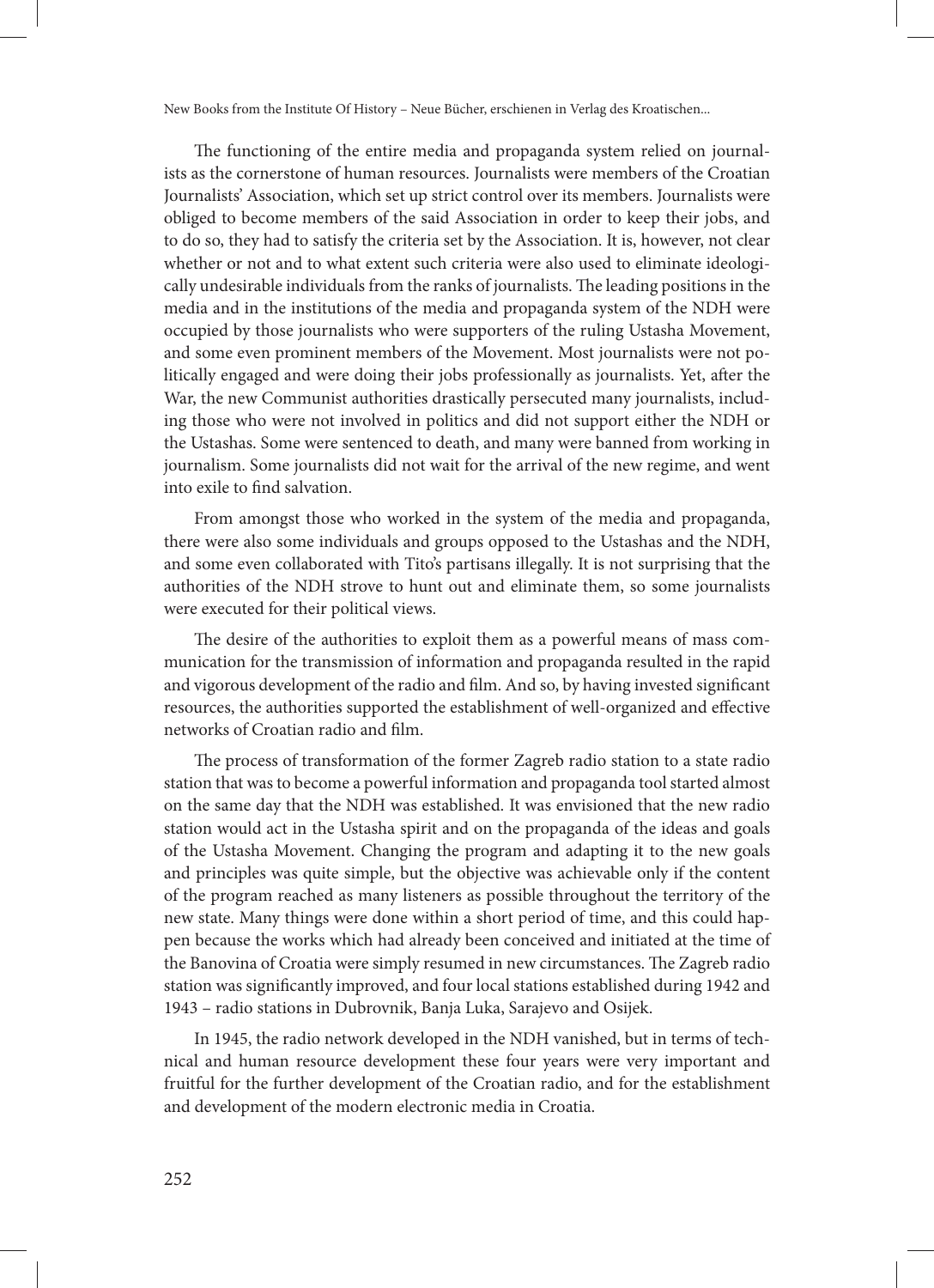Croatian film also experienced rapid and impressive development during the existence of the NDH. Prior to the establishment of the NDH Croatian film production was almost at zero, so after April 1941, it was both necessary to regulate the film market and run a Croatian film production. The activities related to the launch of Croatian film production were focused on the production of newsreels as a form of film intended for informing the public about current events and as an important propaganda medium. By late August 1941, the first issue of a newsreel entitled *Hrvatska u riječi i slici* (*Croatia in Word and Image*) was released, which was a milestone in the development of film production in the NDH. Newsreels developed significantly over time and were, by November 1943, composed entirely of film reports filmed in the NDH. During this period, German and Italian newsreels (the latter to Italian surrender in September 1943) were also on Croatian cinema listings. Since December 1943, Croatian newsreels were released under the title *Hrvatski slikopisni tjednik* (*Croatian Film Weekly*), and by the end of the War, they remained the only newsreels which were screened in Croatian theatres.

The said weekly magazine was established and created by the State Film Establishment "Croatian Film", which was established in early 1942 as an independent state enterprise for the production of films. The continued production of films and substantial investments in personnel and equipment resulted in a growth in the volume of productions and a visible growth in quality. The vast majority of films served the purposes of propaganda, such as the film *Kako se stvaraju izložbe* (*How Exhibitions Are Created*) about preparations for an anti-Jewish exhibition in Zagreb filmed during the spring of 1942. In the spring of 1944, the first Croatian sound feature film entitled *Lisinski* (*Lisinski*) was shown, a film which was not propagandist in character and whose story revolved around the life of the composer of the first Croatian opera, Vatroslav Lisinski.

The State Film Establishment "Croatian Film" ceased to operate once the NDH fell in early May 1945, with the film production of the new Federal State (the People's Republic) of Croatia and the renewed state of Yugoslavia having continued on its foundations and in its stead.

Over the entire period between 1941 and 1945, Croatian cinemas screened films from a range of Axis and neutral countries, although most were German films. Films coming from the countries of the Allies, primarily the US, were banned.

The majority of German films screened during the War in Croatian cinemas were mainly entertaining in character, although there were many of those whose nature was pronouncedly propagandist.

Before April 1941, Italian films were not as present in Croatian movie theatres, but the Italians seized the opportunity and placed an increasing number of films on the Croatian film market, the vast majority of which were entertaining feature films.

Besides the above, throughout the entire period of War, Croatian cinemas also screened films from some Axis and neutral countries (such as the Bohemia, Finland, France and Hungary).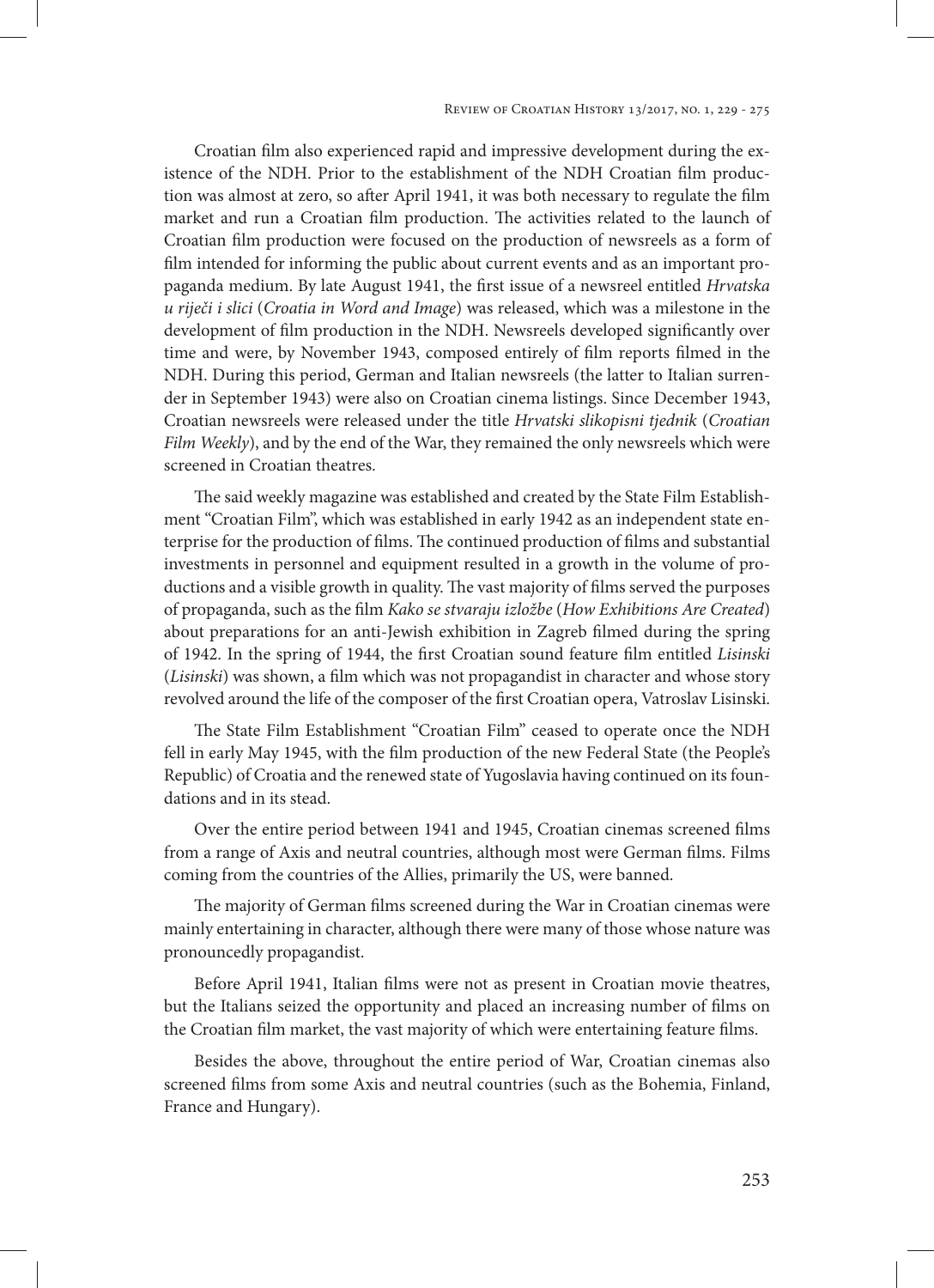The media in the NDH served the purpose of transmitting news and messages to the public, and the primary purpose of the media and propaganda system of the NDH was the spreading of propaganda with the then Croatian public. Promoting the idea of the ruling Ustasha Movement and highlighting the personality of Poglavnik Ante Pavelić, as well as fighting against all real and imaginary enemies of the Ustasha Movement and the Independent State of Croatia, were the primary tasks of the operations of this system.

From amongst the postulates of propaganda, fostering the cult of personality of Poglavnik Ante Pavelić is to be singled out, which made the media and propaganda of the NDH fit entirely into the patterns of activity of the media and propaganda systems of totalitarian regimes of the 20th century. Struggle for the establishment of an independent Croatian state was at the heart of Poglavnik's activities and his Ustasha Movement. Besides Poglavnik, at the forefront of this struggle were fearless Ustasha fighters ready for any sacrifice, and so the fundamental characteristics praised in an Ustasha fighter were Ustasha fearlessness and heroism, sacrifice and martyrdom.

The said propaganda argued that such martyrs as was Commander of the "Black Legion", Jure Francetić, laid down his life so that the Independent State of Croatia could live and prosper, although what was being underscored was that the Ustasha Movement intends to build a happier and better Croatian state. And this could be achieved only by fundamental changes in Croatian society. These changes were to affect the position of each and every Croat, Croatian women included. Women were allocated an important role by the Ustasha Movement in the construction of the Independent State of Croatia, and were, particularly at the beginning, presented primarily as mothers and the very bedrock of home and family.

The Croatian nation was to look for its future as a united nation in a united Croatian state. Accordingly, the unity of the Croatian nation was being emphasised. The existence of historical provinces and their names were not negated, with special attention having been paid to both Bosnia and Herzegovina as the central Croatian province and Bosnian Muslims as part of the Croatian nation.

The Treaties of Rome signed in May 1941 were a heavy blow to the new state, according to which substantial amounts of territory on the Adriatic coast were given to the Italian "great ally". In this, emphasizing the greatness of "Poglavnik's Croatia" was to reduce this painful loss of territory. The establishment of the eastern border of the NDH on the Drina River was depicted as a remarkable success, with the said border having been portrayed as a dividing line between two worlds.

As a result of the capitulation of Italy in September 1943, NDH's alliance with Italy which had thus far been greatly underpinned was replaced by attacks on its hostile policy towards Croatia and Croats, and the Croatian claim on the entire Eastern Adriatic coast was highlighted. At the same time, the public was intimidated by prospects of Croatia and the Croatian nation being maimed and of many Croatian regions becoming part of Greater Serbia in the future communist Yugoslavia should the Independent State of Croatia disappear.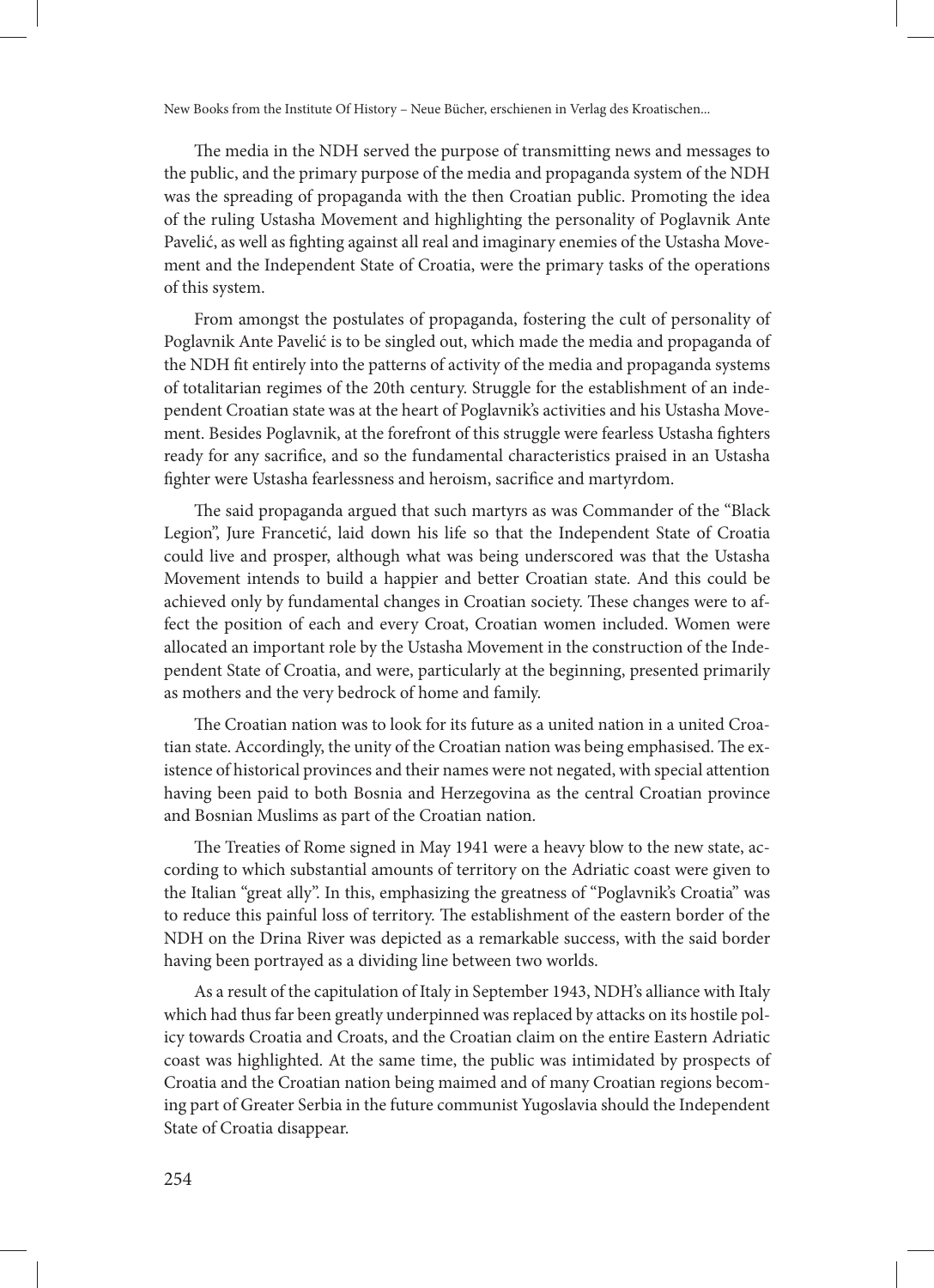The leading media in the NDH were not even trying to deny the affiliation of most Croats to Catholicism and, generally speaking, wrote very affirmatively about faith, and even the Catholic Church itself. The same was done by the media even prior to April 1941, and the only novelty was that, after the establishment of the NDH, Islam also came to the fore as the religion of Bosnian Muslims, who were considered to be an integral part of the Croatian nation. One can talk about the politics of equal treatment of Catholics and Muslims with a view to highlighting the unity of the Croatian nation regardless of existing religious differences.

Shortly after the establishment of the NDH, Serbs and the Serbian Orthodox Church were subjected to severe persecution. All that ensued ended up leading quickly to unbearable conditions, and so at the end of 1941 the leadership of the NDH headed by Poglavnik Pavelić were forced to change policy towards Serbs and Orthodoxy as a religion. In turn, up to mid-1942 the Croatian Orthodox Church was founded, with propaganda having highlighted that its establishment allowed the Orthodox to continue to practise their religion and to become aware that they too belong to the Croatian nation. At the same time, the media stressed that, in the Independent State of Croatia, a Croatian Orthodox population lived as part of the Croatian nation enjoying all the rights and protection of state authorities, and sharing the fate of all Croats.

One of the important postulates of the propaganda of the NDH was underpinning the predestined ties and alliance of the NDH with its two "great allies" – Fascist Italy and National Socialist Germany, and their respective leaders Benito Mussolini and Adolf Hitler – who had facilitated its creation and were the guarantee of its survival.

The European nations included many small nations, the Croatian nation being one of the latter ones. The media and propaganda paid special attention to Bulgaria and Slovakia, which were described as countries particularly close to Croatia and Croats with whom they share a common destiny in "New Europe".

Bulgarians and Slovaks were written about very affirmatively as friends and allies, which cannot be said of the way in which the media and propaganda treated all those phenomena that were held to be hostile. Accordingly, the said affirmative approach was precisely what was lacking in the anti-propaganda postulates, which were primarily based on disqualifications and defamations of phenomena which the propaganda of the NDH considered to be undesirable or hostile.

The anti-Jewish propaganda, particularly in the first months of the existence of the NDH, is to be singled out due to the method of implementation used, the amount of hate it contained and the incitement to the destruction of an entire community. Jews were depicted as racially unworthy and immoral, whose alleged economic and financial dominance was a threat to the survival of European culture and civilization, and the small European nations. In this sense, Jews or "international Jewry" were proclaimed the originators and controllers of the three alleged grave dangers threatening small nations and humanity as a whole: capitalism (plutocracy), Freemasonry and Bolshevism. In addition, Jews were portrayed as the willing helpers of alien oppressors, and so their alleged close ties with the former Yugoslav rulers was not emphasized.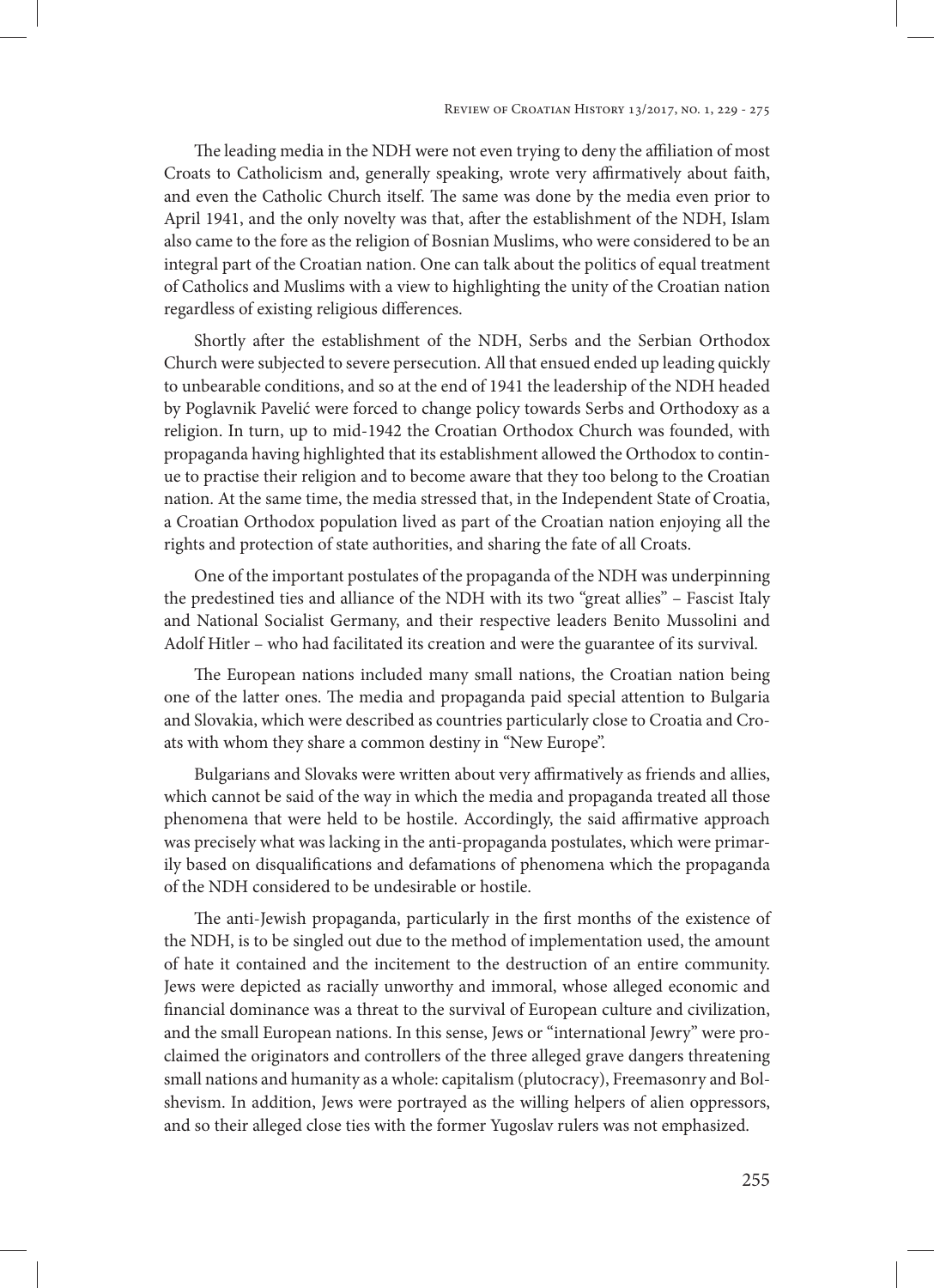Serbdom and Yugoslavdom were approached on two levels. The first pertained to the relationship of Serbs to Croats during the two decades of the existence of the Yugoslav state. The second level concerned the relationship of Serbs and Serbdom to Croats and the NDH (i.e., the Croatian state) in the period after the collapse of the Yugoslav state, particularly after the outbreak of the Serbian rebellion on the territory of the NDH in the summer of 1941, and the later operations of the Chetnik movement and the Yugoslav government in exile. In other words, the first level referred to the recent past, while the second to the then current events and processes.

The relationship to the period between 1918 and 1941, as well as to Serbian politics before 1914, was marked by placing emphasis on the Serbian intention of creating a Greater Serbia at the expense of the Croatian nation and the Croatian state. This was done under the guise of Yugoslavdom and a fight for the Yugoslav state, which were equated with Greater Serbdom and Greater Serbia itself.

The collapse of the Yugoslav state in 1941 was depicted as the destruction of the last traces of the Treaty of Versailles in the Southeast of Europe which led to the liberation of the Croatian nation. At the same time, "Greater Serbdom defeated in April 1941" not accepting defeat was stressed, which was reflected in the uprising in the summer in 1941.

This was clearly blamed on the Serbian nationalist circles led by Draža Mihailović, but, at the time when this was unfolding, the picture painted by the media and propaganda of the NDH was not so clean and simplified. From the very beginning of the uprising, the media and propaganda of the NDH labelled it "of a Greater Serbia", having pointed out numerous crimes committed by the rebels against the Croatian population (including Bosnian Muslims). Given their one-sidedness, it is not unusual that there was not a single word in these media about the crimes committed against mainly the Serbian population by the authorities of the NDH, primarily members of the Ustasha Movement, and the Ustasha paramilitary and military units.

Highlighting Chetnik crimes and the intention of the Chetnik movement to create a Greater Serbia were the fundamental features of the relationship of the media and propaganda of the NDH to the part of Serbdom which remained outside the framework of the Partisan movement.

The Partisan movement was portrayed as a blend of sorts of Bolshevism and Greater Serbdom, the goal of which was to eradicate Croats and to, under the guise of creating a Yugoslav state of equality, create a Communist Yugoslavia or, in fact, a Greater Serbia. The close ties between the Partisan movement and the communist Soviet Union were almost regularly placed emphasis on.

Although Partisanship was regularly branded as an anti-Croatian and non-Croatian phenomenon, Croats joining the ranks of the Partisans in large numbers (particularly since 1943) required an appropriate response by the propaganda of the NDH. At the same time, in the Partisan ranks Croats were portrayed as "a tiny minority of the Croatian nation", some of whom were reportedly "village bastards", while others were either "misguided" or taken to join the Partisans by force.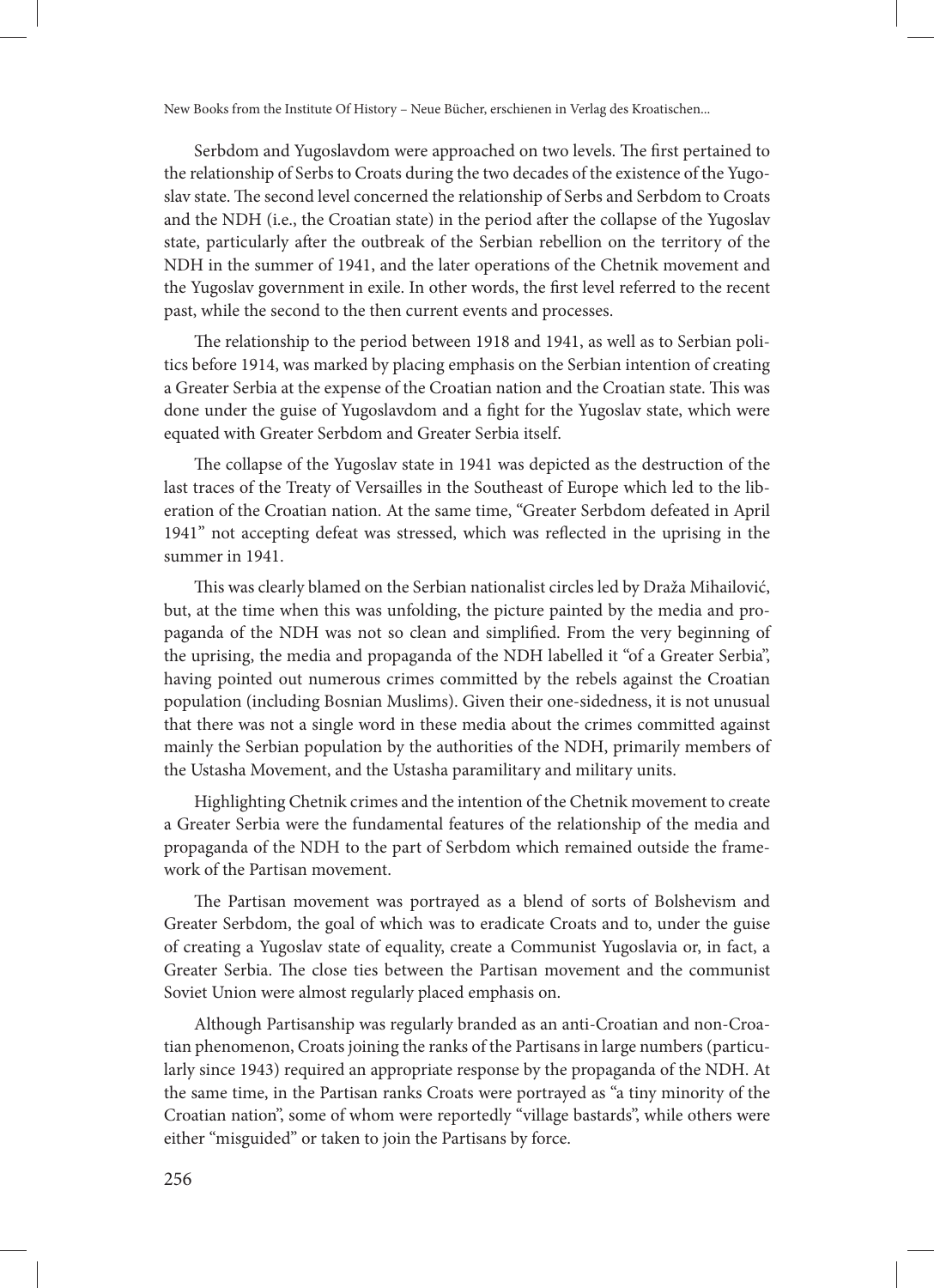At the same time, the media and propaganda of the NDH fought against yet another "infection", that is, Bolshevism and the Soviet Union, which were directly associated with the origin of Partisanship. Bolshevism and the Soviet Union were accused of wanting to destroy traditional European values and to ruin European nations economically in the name of "Jewish-Bolshevik" interests. The propaganda of the NDH paid a lot of attention to the Soviet Stalinist terror and the difficult living conditions of the masses in the USSR. Such considerations culminated in a way in the spring of 1943, when the Germans – upon their Katyn Forest discovery – launched a propaganda war of sorts against the Soviet Union and against the Western Allies as Bolshevik allies, which was joined by the media in the NDH.

All this had to be opposed, and so it is not surprising that the focus of interest of the propaganda of the NDH was a struggle against Bolshevism by any means necessary.

One of the underlying ideas of the propaganda of the NDH was the one on the UK and US being states run by Jews and "Jewish plutocracy", which, in turn, meant that they operated in the interests of "international Jewry" and the collapse of Europe, that is, its culture and civilization. What was underlined was their alleged willingness to betray and deliver small European nations, the Croatian nation included, to Bolshevism as the greatest enemy of Europe. The conclusion was that the small European nations had to persevere in a fight against Bolshevism under the leadership of Germany, whose victory was allegedly the only guarantee of their future and survival.

The first indication of what the collapse of the entire media and propaganda system of the NDH would look like could be seen in the autumn of 1944, when Tito's troops occupied Dubrovnik and Split as important centers of this system on the Adriatic coast. The fall of the government of the NDH in the said two centers meant the immediate cessation of all operations, with the existing media infrastructure having been used for the operations of the media and propaganda service of the new authorities.

At the beginning of 1945 and even in early April of the same year, this system was still operational in most parts of the Independent State of Croatia despite the difficulties of War. All until Sunday morning, 6 May 1945, there were no public announcements of a possible collapse of the media and propaganda system of the NDH. Nevertheless, it was during that day that the operations of what remained of this system in the Croatian capital were actually terminated.

In parallel with the entry of the units of the Yugoslav Army in Zagreb, the new authorities took over the other media as well, and many of the earlier associates of the media and propaganda system of the NDH who remained in Zagreb were subjected to persecution.

The media and propaganda system of the NDH intended to encompass all the media and to utilize them systematically as a powerful tool in promoting the objectives of the government of the NDH and the ruling Ustasha Movement. This is why, despite the difficulties of War and crises throughout the War, the media were devoted so much attention. The organizers of the system understood the power of the new media, radio